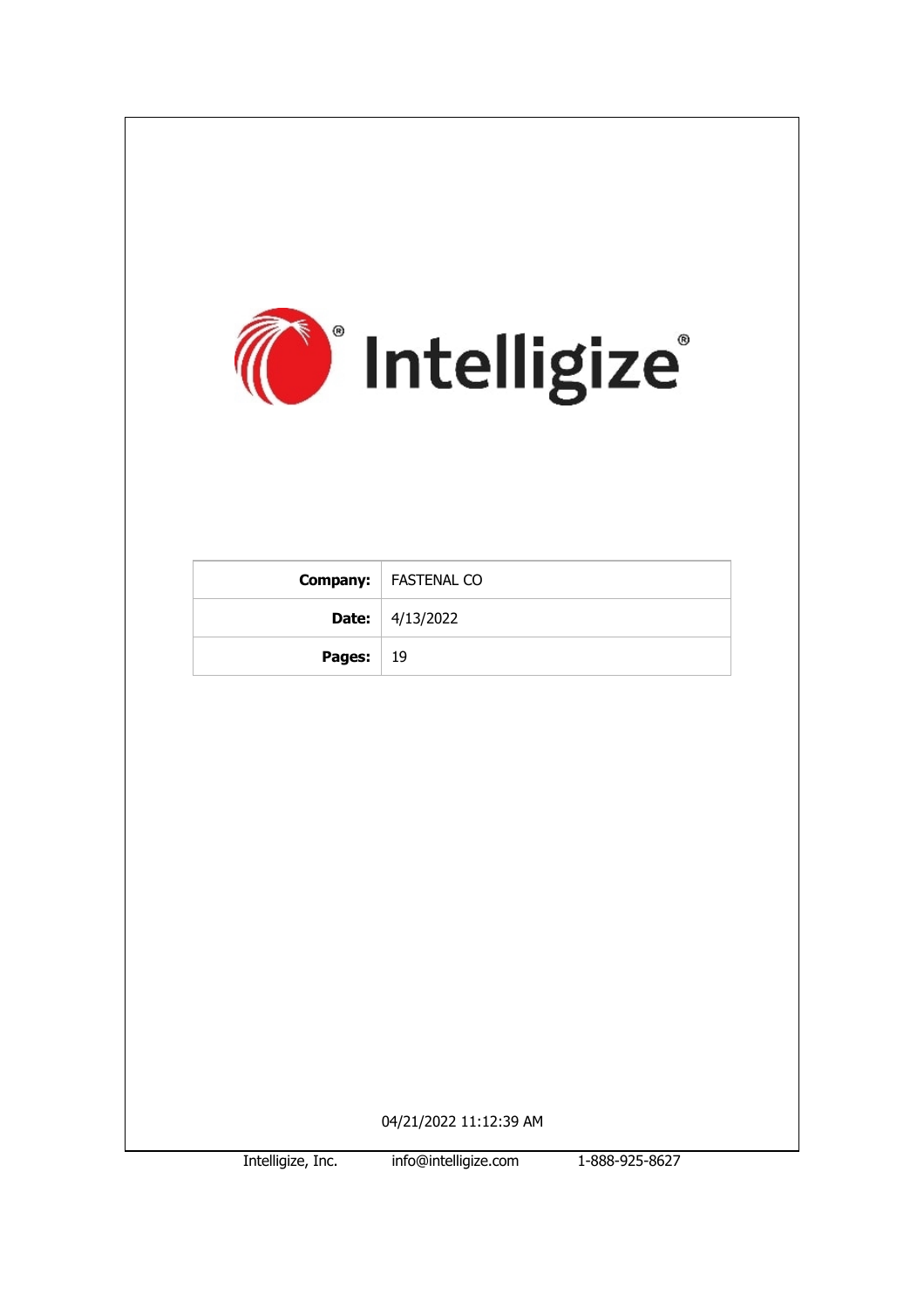

# **CORPORATE PARTICIPANTS**

## Operator

Ellen Stolts *Director of Accounting - Reporting and Reconciliation Fastenal Co.*

Daniel L. Florness *President, Chief Executive Officer & Director Fastenal Co.*

## Holden Lewis

*Chief Financial Officer & Executive Vice President Fastenal Co.*

# **OTHER PARTICIPANTS**

## Chris Snyder

*Analyst UBS Securities LLC*

# David J. Manthey

*Analyst Robert W. Baird & Co. Equity Capital Markets*

# Michael L. McGinn

*Analyst Wells Fargo Securities LLC*

Tommy Moll *Analyst Stephens, Inc.*

Chris Dankert *Analyst Loop Capital Markets LLC*

# Jake Levinson

Delivered by Intelligize. Copyright © 2022 FactSet Research Systems Inc. All rights reserved.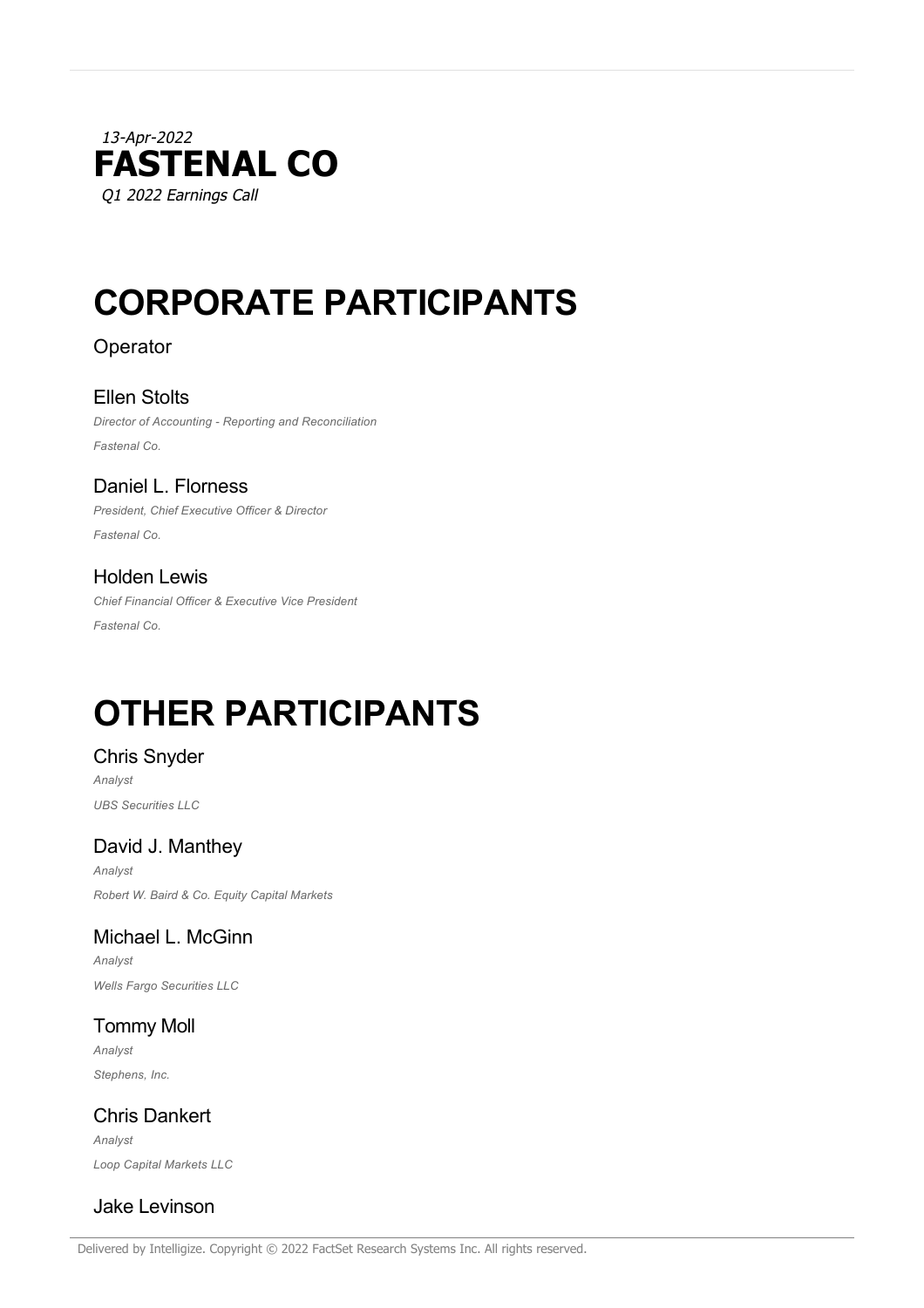*Analyst Melius Research LLC*

#### Ken H. Newman

*Analyst KeyBanc Capital Markets*

# **MANAGEMENT DISCUSSION SECTION**

#### **Operator**

Hello and welcome to the Fastenal First Quarter 2022 Earnings Results Conference Call and Webcast. At this time, all participants are in a listen-only mode. A question-and-answer session will follow the formal presentation. As a reminder, this conference is being recorded.

It's now my pleasure to turn the call over to Ellen Stolts of Investor Relations. Please go ahead.

#### Ellen Stolts

*Director of Accounting - Reporting and Reconciliation*

*Fastenal Co.*

Welcome to the Fastenal Company 2022 first quarter earnings conference call. This call will be hosted by Dan Florness, our President and Chief Executive Officer; and Holden Lewis, our Chief Financial Officer. The call will last for up to one hour and will start with a general overview of our quarterly results and operations, with the remainder of the time being open for questions-and-answers.

Today's conference call is a proprietary Fastenal presentation and is being recorded by Fastenal. No recording, reproduction, transmission or distribution of today's call is permitted without Fastenal's consent. This call is being audio-simulcast on the Internet via the Fastenal Investor Relations homepage, investor.fastenal.com. A replay of the webcast will be available on the website until June 1, 2022 at midnight Central Time.

As a reminder, today's conference call may include statements regarding the company's future plans and prospects. These statements are based on our current expectations and we undertake no duty to update them. It is important to note that the company's actual results may differ materially from those anticipated. Factors that could cause the actual results to differ from anticipated results are contained in the company's latest earnings release and periodic filings with the Securities and Exchange Commission and we encourage you to review those factors carefully.

I would now like to turn the call over to Mr. Dan Florness.

#### Daniel L. Florness

*President, Chief Executive Officer & Director*

*Fastenal Co.*

Thank you, Ellen, and good morning, everybody, and thank you for joining our Q1 earnings call.

Before I start, I thought I'd just share a few tidbits from a conversation I had this morning with our regional business unit leaders, our regional vice presidents and our VPs of the business. And I started that by sharing, last evening or late yesterday afternoon, my wife and daughter returned from a weeklong band trip to Florida Marching Band. And as with most high school trips, it involved a – well, if you're coming from Winona, that is, it involves a 26-hour bus ride down last Wednesday and a 26-hour bus ride back. And I saw a bunch of haggard kids and a handful of haggard adults get off the bus yesterday about 4 o'clock. And when we got home that evening, I was watching the video. I don't like to watch myself on video, but it's a necessary evil to make sure you present as good a message as you can and present it in a style that isn't too painful to watch.

And my wife commented on it and I think she probably was commenting, partly and the fact she was kind of tired from the bus ride, she thought it was a pretty under-inspiring video. And she had no problem telling me that and she said, you know, for the last two years, you come home, you talk about things that people are doing at Fastenal, things you see from the leaders and everybody within the organization and how impressed you are. You just had a great quarter and your video doesn't speak to that at all. It sounds like you're in the middle of COVID and it's kind of disappointing.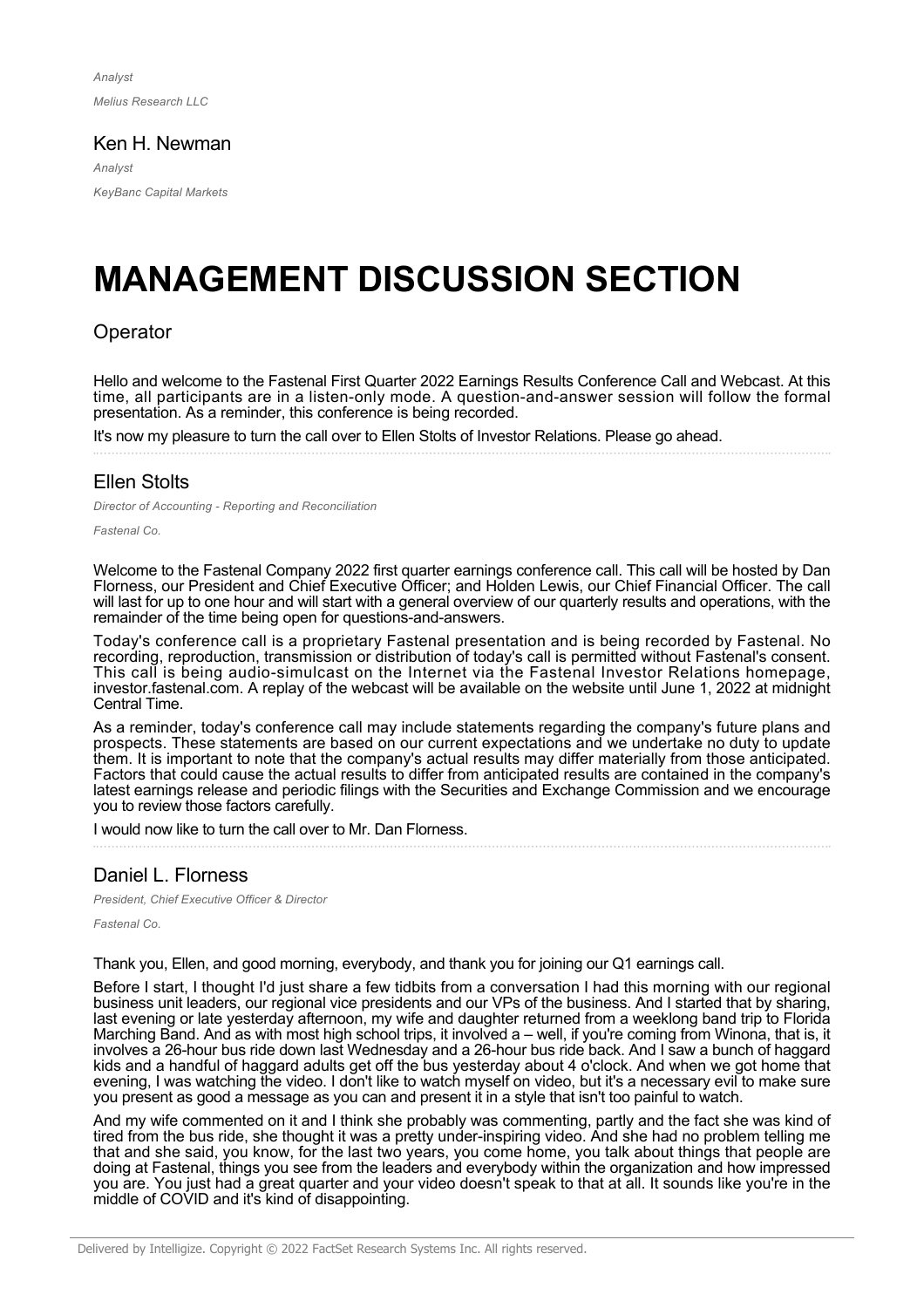And after brushing my pride off, I got in this morning and I let our leadership know just how damn proud I am of the quarter they just put up, but more important than that, of what they've done in the last two years. And all the hard work as we transitioned from tariffs to COVID and worrying about our own human safety and the safety of others to the surge in demand for products, that pivoted into a supply chain globally that completely fell apart and how did we manage through that to support our customers and their needs and, more recently, managing through the chaos, that is inflation.

Frankly, the first bullet on the flip book has the statement good execution. I think there's a typo there. That should say great execution. I think the Fastenal Blue Team did an unbelievable job in the last few years. And I think that extended into this quarter. And I'm really proud to be associated with them.

Even yesterday in our audit committee call, we were picking on Holden a little bit, but he's been kind of crabby lately. And it's kind of refreshing, when you have a really good quarter and your CFO was kind of crabby and he was talking about our cash flow. And he wasn't pleased with it. And I said to him, I said, Holden, take a look at the last six year and look at our growth and look what our operating cash flow to earnings was. In our strongest year, it was at – I think it was at 93%. I think that was first quarter of 2018, might have been 2017. And it costs money to grow a distribution business, and that money is spent in working capital, and that gets amplified when you have heavy inflation like we're seeing right now. So I'm glad you're irritated and irritable. I can't imagine being at least right now when you come home from work. But thanks for what you're doing, but don't be too hard on everybody.

So, flipping to the book here. The net sales grew 20.3% in the first quarter, our pre-tax profit grew 28%. There was some amplifying effects. Last year's weather the in the Texas and Oklahoma area in February hurt our sales, hurt the economy quite frankly. And then we had a mask write-down. But adjusting for those, this is our strongest top and bottom line growth that we've experienced in a decade. It's really been since we were recovering from the 2008, 2009 in the 2011, 2012 timeframe that we saw the growth that we're seeing right now. So I'm really pleased with the performance.

In the last two years, so since the pandemic started, we've put in a lot of energy to deploy technologies and strategies to just improve our efficiency. And that served us really well because the environment has restrained our ability to add labor and energy into the organization. But it hasn't hurt our ability to grow sales and also to continue the branch consolidation process that we started six, seven, eight years ago. So, very, very strong performance there.

The supply chains and labor markets remain tight. However, conditions have stabilized. We're getting more product on the shelf to support the need, which makes the business less chaotic, and we are seeing an uptick in applications coming in. And I'm hearing it mostly anecdotally from our regional leaders. But they're seeing more and more people willing to come back to the workforce and apply for jobs. Part of that is probably a function of our number one recruiting area is four-year state colleges and two-year technical colleges. As they have come back in full force, that group of people are looking for opportunities for their future.

Our international business reached a milestone. In the month of March, we exceeded \$100 million in sales for the first time, and next week marks two steps towards normalcy in our world. One is our Customer Expo, our selling event, is returning to an in-person format after two years of not occurring in-person; and that'll be Tuesday, Wednesday next week. And then, next Saturday, we'll hold our annual meeting in-person after two years of the sanitized video or on-air version, which is, frankly, less than satisfying in a community like this where we get a good local turnout at the event.

Flipping to page 4 of the book, it's a comparison of the 2020 to 2022 period. And this will be the last quarter that we put this table in because, obviously, as we exit this quarter and enter the new quarter, our two-year comparison falls square into the COVID period. So it becomes less than meaningful. But we thought we'd continue it, as we've done the last three quarters.

I think the only thing that should jump out on here is – at least jumps out for me is the fact that our operating and administrative expenses have dropped from 26.7% of sales two years ago to 25.5% of sales today, as we've worked to make the organization more efficient. And I'm really proud we're able to accomplish this during the distraction of the last two years.

One item that's probably a little bit misleading in here, it shows our gross profit is actually flat in that two-year period. It's actually down slightly. January and February of 2020 were a bit higher. And as we entered the COVID period in March 2020, we started selling bulk quantities of masks and things like that at a lower margin and it actually pulled our margin down to 46.6%. Just trying to express a little full disclosure there.

Flipping to page 5. When people get more confident of where we are today and there's less chaos in the world and you're more comfortable engaging with others, we always felt that our growth drivers would see an uptick and we had to just get through this COVID period. Well, our Onsites saw that uptick. We signed 106 in the quarter, finishing with 1,440. So we're up 12% from the number of active sites we had a year ago.

And we continue to do the healthy business thing. And that is, just like we've done with our branches over the last decade, you challenge every business unit, is that Onsite performing to what you need it to be for both our customer and for us. Sometimes we run into situations where we take a customer that was doing \$25,000 or \$30,000 a month in sales in a branch and we double that and maybe we even triple that. But we get to the point where we kind of get stuck at a number. Let's say, it's \$70,000, \$80,000 a month.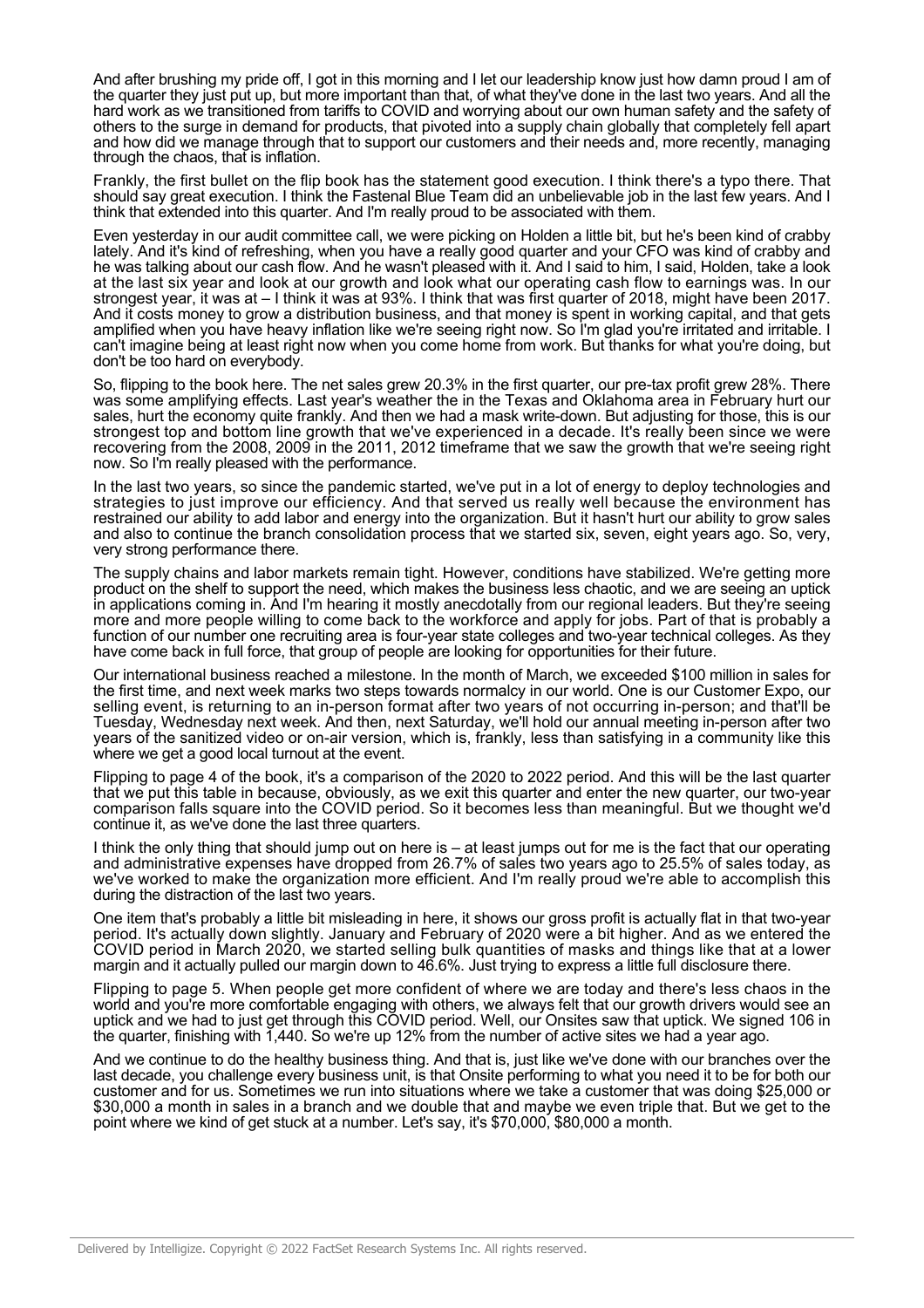We always have to evaluate what is the best solution there for the customer and for our ability to serve that business. And sometimes, it's pulling it back into the branch. Sometimes it's the case the customer runs out of space for us. Sometimes, and we've seen this in the last six months particularly, we have some customers that are consolidating some of their operations. And we've had a few Onsites that have closed, but we pick it up somewhere else, or it consolidates with an Onsite we have somewhere else. But we think it's a great business and we're really pleased at what we saw in the first quarter with signings. And we're excited about that customer event next week and what it means to keep this thing going.

FMI Technology, it's about bringing better visualization and service ability to the point of use. It started with vending a decade-plus ago and we've expanded with a bunch of other technologies. A year ago, we were signing 74 a day. This quarter, we signed 83 a day. And we ended the quarter stronger than we started the quarter. And for Onsite and for FMI, our goals for the year remain unchanged. So the FMI Technology now represents 35.5% of sales. A year ago, it was 28.7%; and two years ago, it was 26.4%. We're going to keep driving that.

eCommerce, 55.6% growth in the first quarter of 2022. And like our international group, our eCommerce team also hit a milestone. In March, we exceeded \$100 million in revenue for the first time. It's not too many years ago, I think it was 2011, when we pointed out the fact that international was now 10% of the company, but still a relatively small piece. And eCommerce was something we dabbled in, but really wasn't a thing. Times have changed in the last decade, and now both of them are \$100 million a month businesses.

Finally, if you roll up our FMI Technology and our eCommerce, we talk about our Digital Footprint. We hit 47% of sales in the quarter, 39.1% a year ago; 34.9% two years ago. Our goal is to hit 55% of sales at some point later in the year. And we still believe that long-term that has the potential to be 85% of sales. And we're gearing our supply chain and have been gearing our supply chains to support that kind of business in the future.

With that, I'll turn it over to Holden.

#### Holden Lewis

*Chief Financial Officer & Executive Vice President*

*Fastenal Co.*

Great. Thanks, Dan. So I'll be starting on slide 6. Total sales increased 20.3% in first quarter 2022. If you adjust for the extra selling day in the period, sales increased by 18.4%. Both periods were impacted by adverse weather, and the net effect contributed 50 to 100 basis points to the growth in the period.

I'm not going to recite all the numbers that are on this page because we basically experienced consistent growth across all major product categories, our large and our small customers in most end markets.

The main exception to this, broad-based strength, were government customers, which fell 6.2% year-overyear, but I would point out that they were up nearly 50% from pre-pandemic levels. And I think that really reflects sustained share gains across that customer set. So, as always, our business does not carry a lot of forward visibility, but our field sales force continues to maintain a very positive outlook about their markets.

Pricing contributed 580 to 610 basis points to growth in the first quarter of 2022, reflecting actions taken over the last nine months to offset inflation. Input costs have mostly stabilized at high levels with a few notable exceptions. For instance, higher nickel prices will flow through to stainless steel fasteners while higher oil prices will affect the cost of fuel for our captive vehicle fleet and the cost of overseas shipping services. As described on this page, these are relatively smaller pieces of our business, which we believe we can address through targeted pricing on stainless steel fasteners and surcharges for transportation-related increases. Price contribution should remain high in the second quarter of 2022 before running into tougher comparisons in the second half of 2022.

The last thing I'll say about the marketplace is it is still grappling with supply chain and labor constraints as well as high prices for inputs and products. What is changing is we and our customers are more effectively managing this environment. This is reflected in higher growth driver signings and improving internal supply chain and relatively strong FTE additions in February and March. So, while these disruptions persist, the chaos surrounding them has receded, resulting in a more predictable business environment.

Now to slide 7. Operating margin in the first quarter of 2022 was 21%, up from 19.8% in the first quarter of 2021 and good for an incremental margin of 27.1%. While the absence of last year's write-down of masks favorably impacted the year-over-year compare, even adjusting for this, our incremental margin was a solid 24.4%.

Gross margin was 46.6% in the first quarter of 2022, up 120 basis points versus the first quarter of 2021. Half of this increase relate to the absence of last year's mask write-down. The next largest contributor was safety product margin, which increased significantly even excluding the effect of the write-down. In the year earlier period, we were still supplying COVID-related supplies to key customers under supply commitments that we had entered into at the start of the pandemic which had lower margin. Those commitments have since expired, and COVID-related product margins have returned to pre-pandemic levels.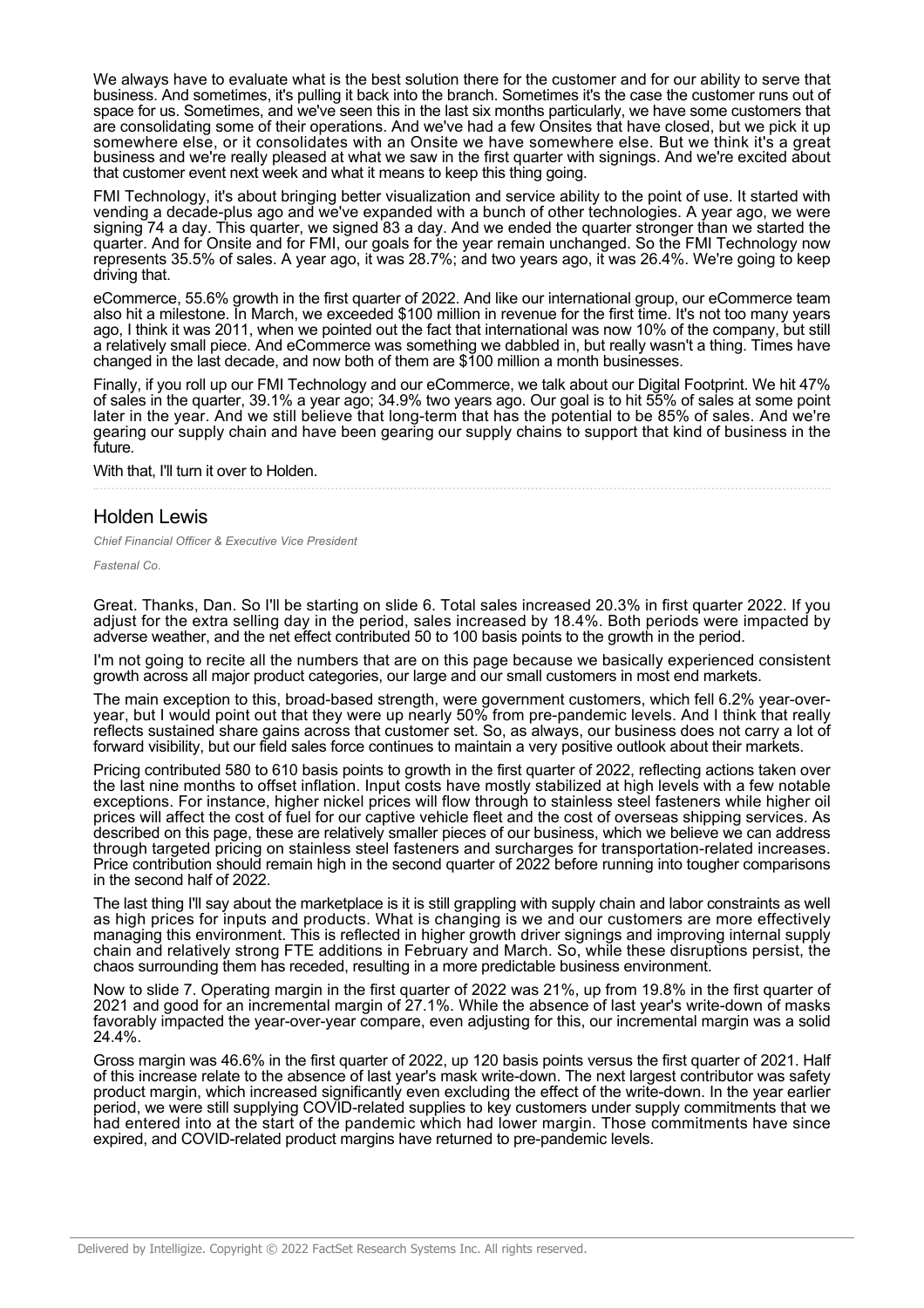A smaller contributor was a narrower loss on freight service to our branches as strong daily sales growth in freight sales of 37% provided improved cost leverage. Our price/cost remained largely neutral to gross margin in the quarter. Product and customer mix was a roughly 10 basis points negative impact to gross margin with the drag produced by strong Onsite and national account sales having a slightly greater impact than the positive effect of favorable fastener mix.

Our operating leverage was modest in the first quarter of 2022, with an operating expense to sales ratio being 10 basis points better at 25.5%. We achieved 60 basis points of leverage of our occupancy expenses related to a 10% reduction in our traditional branch count and the effect of what has been to this point relatively slow expansion of our vending installed base.

We also achieved good leverage over employee base pay. While we are encouraged by the February and March growth in our FTE employee base, the tight labor market continues to produce FTE growth that is lagging sales. These areas were mostly offset by strong employee incentive payouts, higher profit-sharing expenses, higher healthcare costs, higher travel expenses and, to a lesser degree, rising fuel costs. If you put it all together, we reported first quarter 2022 EPS of \$0.47, up 27.8% from \$0.37 in the first quarter of 2021.

Now turning to slide 8. We generated \$230 million in operating cash in the first quarter of 2022, which is roughly 85% of our net income in the period. Traditionally, first quarter conversion rates exceed net income. However, the combination of robust customer demand, supply chain constraints and high inflation put a premium on product availability and investment in working capital. As a result, we view the lower conversion rate as reflecting our commitment to supporting our customers. As supply chain constraints and inflation rates ease, we expect to see improved conversion rates as we go through the year.

Year-over-year, accounts receivable was up 25.9%. This reflects strong customer demand and an increase in the mix of traditional manufacturing and construction customers, which tend to have longer terms versus the prior year period. Inventories were up 22.6%. Inflation accounted for roughly two-thirds of the total increase. That's significant, but it is a decline from the fourth quarter of 2021 when inflation accounted for roughly 80% of the rise in inventory and that is the result of an accelerating flow of physical products into our hubs, which is improving product availability and fulfillment rates.

Net capital spending in the first quarter of 2022 was \$33 million, up from \$30 million in the first quarter of 2021, with increased spending for FMI equipment, hub automation and upgrades, and IT equipment. Quarterly capital spending level should pick up through the balance of the year as vehicle availability improves and hub projects advance. As a result, we continue to anticipate 2022 net capital spending in a range of \$180 million to \$200 million, which is unchanged from the prior quarter.

We returned cash to shareholders in the quarter in the form of \$178 million in dividends. And from a liquidity standpoint, we finished the first quarter of 2022 with debt at 10.4% of total capital, down from 12.7% in the year ago period and 11.4% versus the fourth quarter of 2021. Our revolver remains available for use.

With that, operator, we'll turn it over for Q&A.

# **QUESTION AND ANSWER SECTION**

**Operator** 

Thank you. We'll now be conducting a question-and-answer session. One moment, please, while we poll for questions. Our first question is coming from Chris Snyder from UBS. Your line is now live.

Q

A

#### Chris Snyder

*Analyst UBS Securities LLC*

Thank you, and congratulations on the strong quarter. My question is on price/cost going forward. The company noted that, I think, in the current market, costs are high, but stable, and they're seeing inflation on a select few product lines, where it seems like there is opportunity for incremental pricing. So, I guess, my question is, should we assume relatively unchanged price/cost over the rest of 2022 relative to Q1 levels?

## Holden Lewis

*Chief Financial Officer & Executive Vice President*

*Fastenal Co.*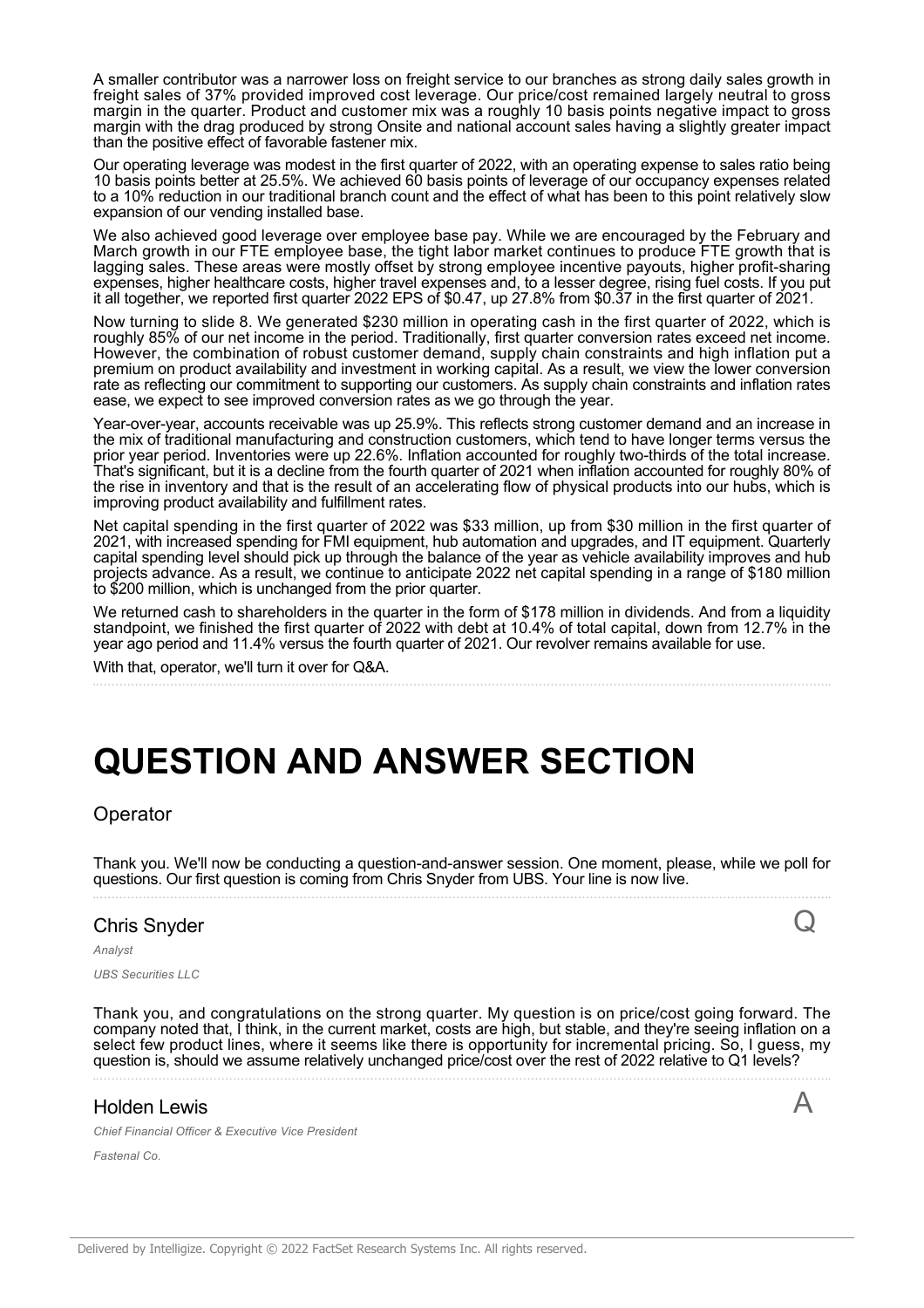We continue to assume that we're going to be price/cost neutral over the course of the year. If your question is what is the level of pricing we're expected, bear in mind, that, to some degree, as we move into Q2, but particularly as we get into Q3 and Q4, we're going to begin to comp against much higher pricing from a yearover-year standpoint. And so, I think my expectation is that we will still be north of 5% on price in the second quarter, but that you'll begin to see that pricing contribution drop fairly sharply in the Q3 and Q4 period, as our own pricing actions remain fairly stable and runs into last year's tougher comparisons.

# Chris Snyder

*Analyst*

*UBS Securities LLC*

Appreciate that. Thank you. And then for the follow-up, I wanted to ask around the Onsite model into a potential macro slowdown. I know the company has spoken to Onsite revenue targets per location. I was just wondering, is there any sort of volume commitments that accompany these Onsite agreements that can maybe give the company a naturally higher wallet share of customer spend as their activity declines.

#### Daniel L. Florness

*President, Chief Executive Officer & Director*

*Fastenal Co.*

When we sign an Onsite, we will have discussions about a target for that facility. And based on the customers' information about their spend, our information about their spend, and sometimes you can do some napkin calculations based on how many employees are there, what types of activities, OEM faster demand, et cetera, there isn't a hard and fast rule that says, hey, you need to be at this number. But it's a partnership. And that partnership says, let's work together to grow the footprint.

What I often see when I visit Onsites is I find a very motivated customer to add wallet share to Fastenal because what does an Onsite represent to them? It represents Fastenal putting personnel and inventory into their business to support their business, which frees up their need to add personnel, frees up their need to add working capital. So, it's a great program for our customer, and it's a way for them to have resources. Resources that we normally would have had working in a branch now are bringing product right to the point of use or doing different things and actively managing, and it frees up resources for them. That's ultimately what gives us our footprint. It isn't a contractual obligation that says, you must do this or else.

Same thing with our vending program and our Onsite program. What we say to the customers, this is what it's about, and we're not going to hold you to a contract. But if you demonstrate that six months into it that you really aren't bought into it, we reserve the right to take our ball and go home. And that's what drives the wallet share ultimately in the business.

## Holden Lewis

*Chief Financial Officer & Executive Vice President*

*Fastenal Co.*

So, Chris, I don't believe that...

## Chris Snyder

*Analyst UBS Securities LLC*

Thank you.

## Holden Lewis

*Chief Financial Officer & Executive Vice President*

*Fastenal Co.*

Yeah. I don't believe the Onsite model necessarily diminishes our cyclicality. I mean, we do have a tamped down cyclicality versus any industrials with our MRO exposure and that sort of thing. But I don't think the Onsite does anything in that regard. But the Onsite is a great platform, as Dan indicated, to gain market share. Whether we're in a period where we're growing or a period where the marketplace is contracting, we can gain market share in either environment, but we'll still maintain a cyclical profile.

Delivered by Intelligize. Copyright © 2022 FactSet Research Systems Inc. All rights reserved.



A

Q

A

 $\boldsymbol{\mathsf{A}}$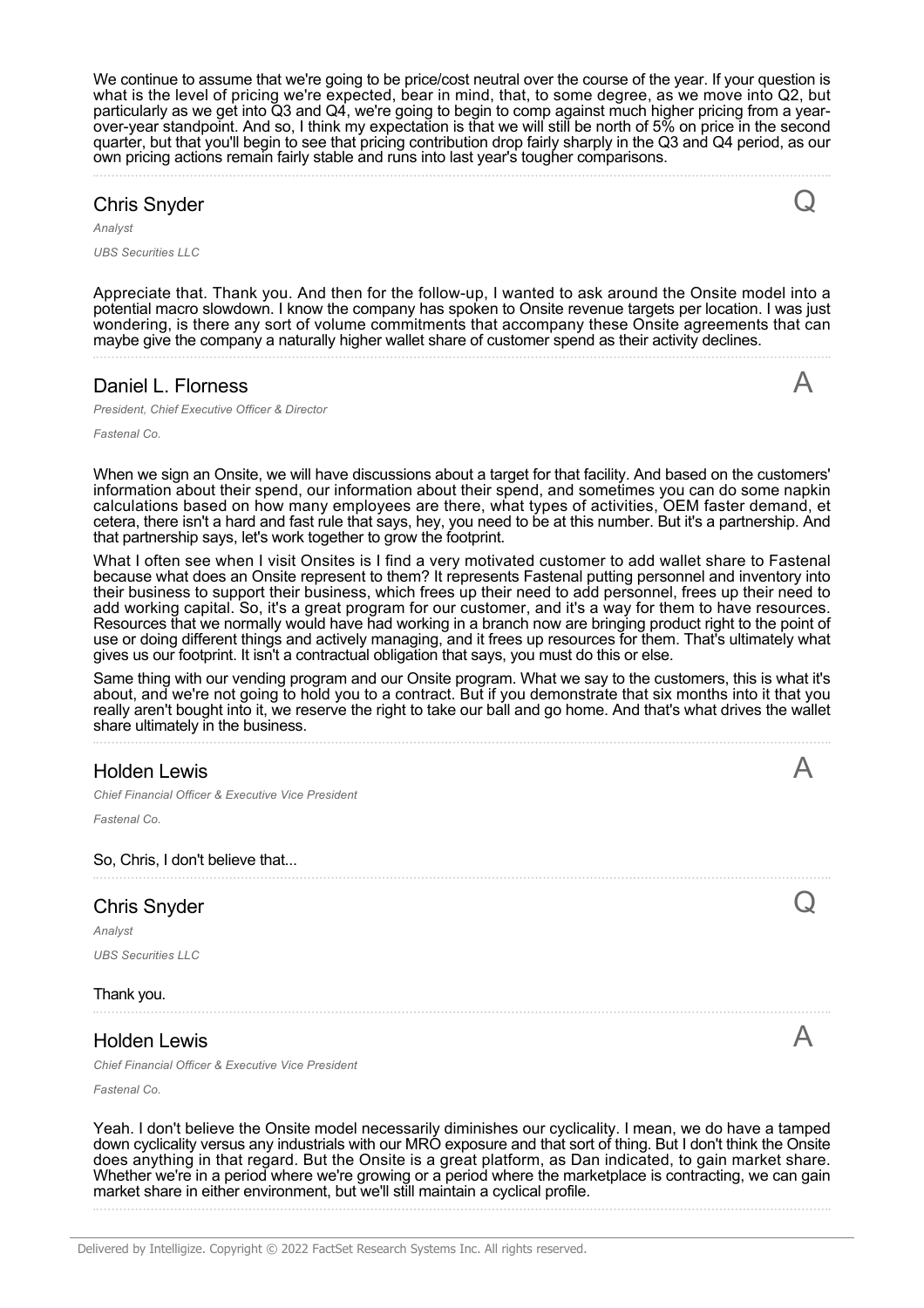# Daniel L. Florness

*President, Chief Executive Officer & Director*

*Fastenal Co.*

| I'll add to that. We have relatively low market share. We're always growing. It's just that sometimes it doesn't<br>shine through in the numbers because there is a lot of headwinds.                                                                                                                                                                                                                 |  |
|-------------------------------------------------------------------------------------------------------------------------------------------------------------------------------------------------------------------------------------------------------------------------------------------------------------------------------------------------------------------------------------------------------|--|
| <b>Chris Snyder</b>                                                                                                                                                                                                                                                                                                                                                                                   |  |
| Analyst                                                                                                                                                                                                                                                                                                                                                                                               |  |
| <b>UBS Securities LLC</b>                                                                                                                                                                                                                                                                                                                                                                             |  |
| Thank you for all that color. Appreciate it.                                                                                                                                                                                                                                                                                                                                                          |  |
| Daniel L. Florness                                                                                                                                                                                                                                                                                                                                                                                    |  |
| President, Chief Executive Officer & Director                                                                                                                                                                                                                                                                                                                                                         |  |
| Fastenal Co.                                                                                                                                                                                                                                                                                                                                                                                          |  |
| Sure.                                                                                                                                                                                                                                                                                                                                                                                                 |  |
| Operator                                                                                                                                                                                                                                                                                                                                                                                              |  |
| Thank you. Next question is coming from David Manthey from Baird. Your line is now live.                                                                                                                                                                                                                                                                                                              |  |
| David J. Manthey                                                                                                                                                                                                                                                                                                                                                                                      |  |
| Analyst                                                                                                                                                                                                                                                                                                                                                                                               |  |
| Robert W. Baird & Co. Equity Capital Markets                                                                                                                                                                                                                                                                                                                                                          |  |
| Yeah. Thanks. Good morning, guys.                                                                                                                                                                                                                                                                                                                                                                     |  |
| Daniel L. Florness                                                                                                                                                                                                                                                                                                                                                                                    |  |
| President, Chief Executive Officer & Director                                                                                                                                                                                                                                                                                                                                                         |  |
| Fastenal Co.                                                                                                                                                                                                                                                                                                                                                                                          |  |
| Hi Dave.                                                                                                                                                                                                                                                                                                                                                                                              |  |
| David J. Manthey                                                                                                                                                                                                                                                                                                                                                                                      |  |
| Analyst                                                                                                                                                                                                                                                                                                                                                                                               |  |
| Robert W. Baird & Co. Equity Capital Markets                                                                                                                                                                                                                                                                                                                                                          |  |
| First off, could you discuss your expectations for FTE growth needed to fuel revenue growth this year? And<br>then, Dan, maybe longer-term expectations for labor requirements versus historical trends, especially in light<br>of these automation tools that you've deployed and you will continue to deploy across the company, and that's<br>both customer-facing and internal type technologies. |  |
| Daniel L. Florness                                                                                                                                                                                                                                                                                                                                                                                    |  |
| President, Chief Executive Officer & Director                                                                                                                                                                                                                                                                                                                                                         |  |
| Fastenal Co.                                                                                                                                                                                                                                                                                                                                                                                          |  |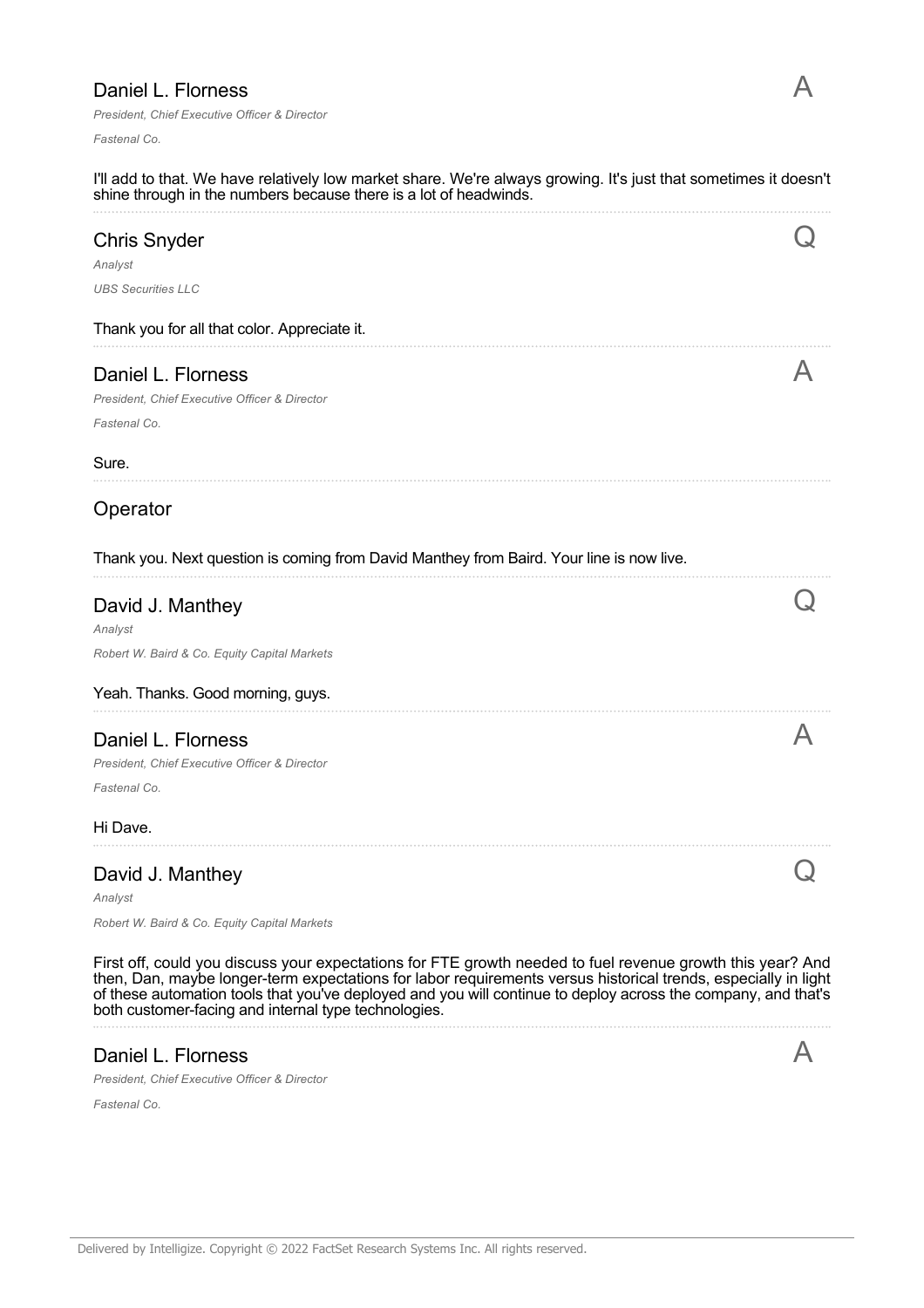I hesitate to throw out a percentage only from the standpoint of, while we've seen a pickup in applications, we still are operating, quite frankly, with fewer employees than we'd like to see. Even if you look at – if I was going to peek through the quarter and point out some positives, some negatives, one negative that would jump out is we didn't implement as many of the Onsites as I'd like to have seen in the first quarter. And I know part of that holdback, sometimes it's just the transition process, but sometimes it's a case of do we have the staffing. And because we have the individual ready to step into that new Onsite, but we have an individual back in the branch ready to step into their spot in the branch. And we add, let's say, we sign and add 100 Onsites a quarter, that pulls employees with it. And we need to have – I said I wasn't going to say percentages. We need to have better than low-single digit percentage growth in that environment when our sales are growing doubledigit and beyond. But we'll see how that plays out as we move into the second and third quarter.

#### Holden Lewis

*Chief Financial Officer & Executive Vice President*

*Fastenal Co.*

And one nuance about that, Dave, is we tend to look at it less about the FTE and more about what the total labor dollars that we commit. And when we talk about being more productive with labor, we tend to think about are we driving more gross profit dollars for every dollar of labor that we produce in our business. And that's how we tend to think about it.

And to Dan's point, I'm not sure that we have an exact percentage that we would communicate here. It's managed very well by the field. But I think that as an organization, we understand that the growth in our labor dollars on our pathway from where we are today, that \$10 billion company and beyond, has to come with labor dollars growing at a slower rate than gross profit dollars. And as an organization, I think, pretty uniform in that objective.

#### David J. Manthey

*Analyst*

*Robert W. Baird & Co. Equity Capital Markets*

Yeah. Thanks, Holden. And maybe we could drill down on that a little bit, because in the first quarter – I know it's just one quarter, but OpEx growth and revenue growth were pretty identical at 20% and you did have this 6% price. So SG&A growth kind of outpaced your unit volume growth by quite a bit. And the question is should we assume that – based on what you just said, that despite the fact that in the generalized inflationary environment, your cost stack is going to be elevated, as we go forward here, you should see better leverage on your OpEx in future quarters?

#### Holden Lewis

*Chief Financial Officer & Executive Vice President*

*Fastenal Co.*

That is the expectation. And here's how I think the setup plays for the rest of the year. If I think about incentive pay, for instance, in the first quarter, it was up about 60% versus the prior year. Again, that's a great thing to be able to talk about because it reflects the performance of the business. I just don't believe that you're going to see that rate of growth as you move into the second quarter, third quarter and fourth quarter, partly because of the comps from the prior year where we really begin to ramp that in terms of our performance in the back half of last year coming out of the pandemic.

And so, I wouldn't be surprised if the rate of growth in incentive pay, as you get those comps, is half in Q2 what it was in Q1, for instance. And I think you have very similar dynamics with healthcare costs and general insurance costs, where the drag that they contributed in Q1, I don't think you're going to see anywhere near that same order of magnitude of drag as you get into Q2, Q3, Q4. Travel and supplies, something which really sort of came down as the pandemic settled in, that was up 50% in the first quarter. I think that's going to be up less than 20% in the second quarter. It could be flat in the back half.

So I think a lot of the lack of leverage that you saw in the first quarter reflects on some levels the comparison versus the prior year. And as we go into the balance of this year and second quarter, third quarter, our volumes should be higher just seasonally, I don't think you're going to have the same degree of cost drag in a lot of areas that we experienced in the first quarter.

So my expectation is that for the balance of the year, we're going to leverage SG&A. Occupancy, I think, will continue to leverage, based on what we're doing on sort of the branch strategies and things of that nature. So, yeah, my expectation is we leverage SG&A in the balance of the year.

#### Daniel L. Florness

*President, Chief Executive Officer & Director*

A

A

Q

A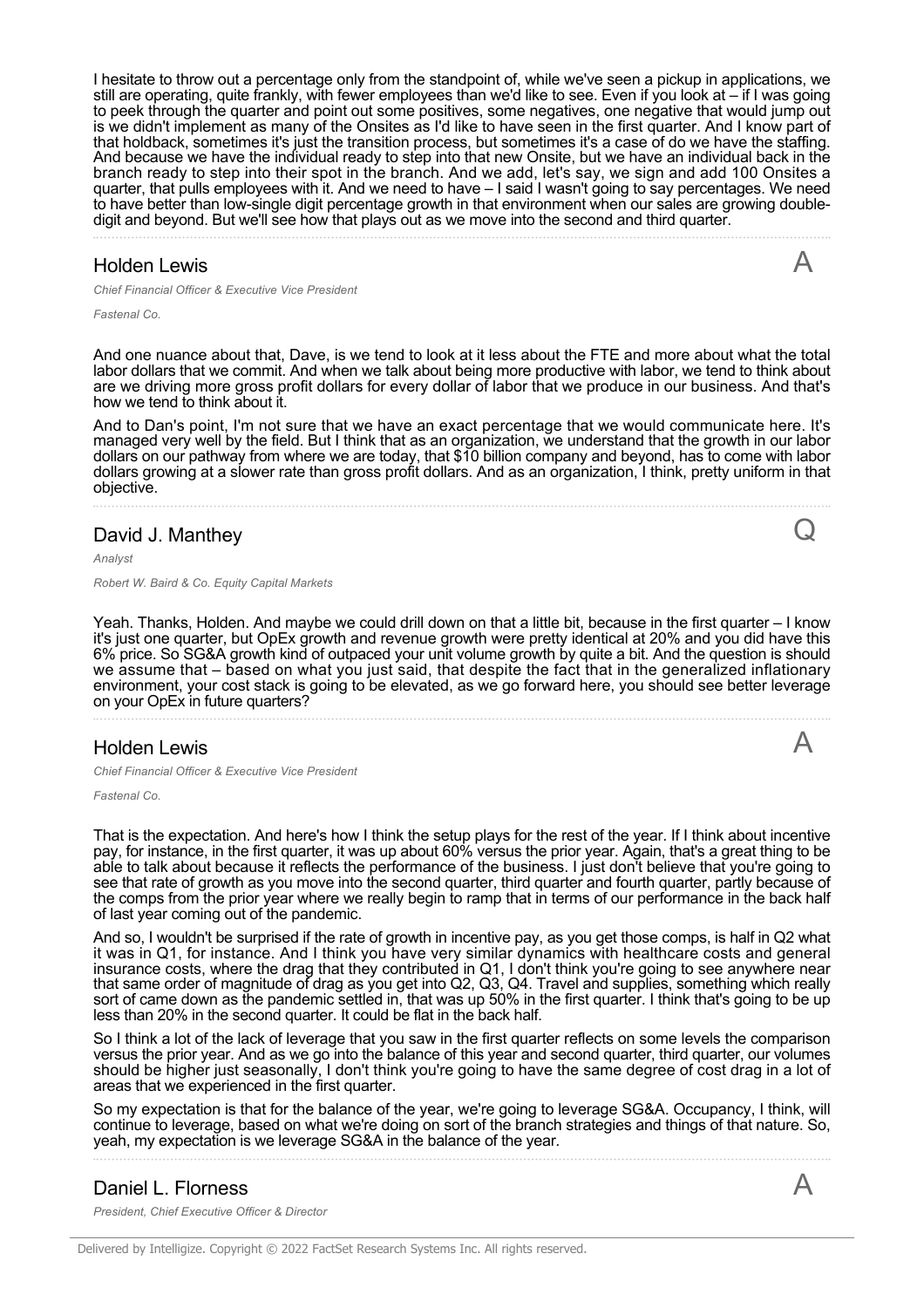Hey. Dave, I'll just throw a little tidbit in. In prior conversations, you've talked about the shock absorbers in our operating expenses. If you think of what happened a year ago, because I talked about some of the amplifying effects earlier that the weather changed and then the inventory write-down a year ago. There were two things going on in first quarter of 2021 that didn't occur in first quarter of 2022.

In the first quarter of 2021, 55% of our branches were growing. By the second quarter, that has expanded to 70%; and it's kind of hung at that 70-ish number in the second, third and fourth quarter. In the first quarter, 75% of our branches and Onsites were growing. That has a massive impact on the incentive comp paid locally to our branch and Onsite employees because we believe it's harder to grow than it is to maintain; and there's a premium for growth. So that was part of that 60% expansion in incentive comp that we saw from a year ago.

The other thing that happens is we have a big chunk of people that are paid off of earnings growth. Earnings, the rate of just the raw earnings and earnings growth, that \$8 million write-down a year ago hammered those programs. But a year later, it amplifies those programs.

So when I look at the 60% increase over first quarter last year in the incentive comp, it's amplified by those two hammering events. In fact, from Q1 to Q2, our incentive comp increased 32%. And so, that changes the comp picture dramatically. And that was 130 basis points of operating expense decrement Q1 to Q1.

| David J. Manthey<br>Analyst<br>Robert W. Baird & Co. Equity Capital Markets                     |  |
|-------------------------------------------------------------------------------------------------|--|
| Yeah.                                                                                           |  |
| Daniel L. Florness<br>President, Chief Executive Officer & Director<br>Fastenal Co.             |  |
| Probably got way into the weeds there, but I thought I'd just share a little insight on that.   |  |
| <b>Holden Lewis</b><br>Chief Financial Officer & Executive Vice President<br>Fastenal Co.       |  |
| Yeah. The impact of that write-off actually is an important perspective to have.                |  |
| David J. Manthey<br>Analyst                                                                     |  |
| Robert W. Baird & Co. Equity Capital Markets                                                    |  |
| Yes. It's very helpful, guys. Thanks very much.                                                 |  |
| Daniel L. Florness<br>President, Chief Executive Officer & Director<br>Fastenal Co.             |  |
| Thanks, Dave.                                                                                   |  |
| Operator                                                                                        |  |
| Thank you. Next question is coming from Michael McGinn from Wells Fargo. Your line is now live. |  |
| Michael L. McGinn<br>Analyst<br>Wells Fargo Securities IIC                                      |  |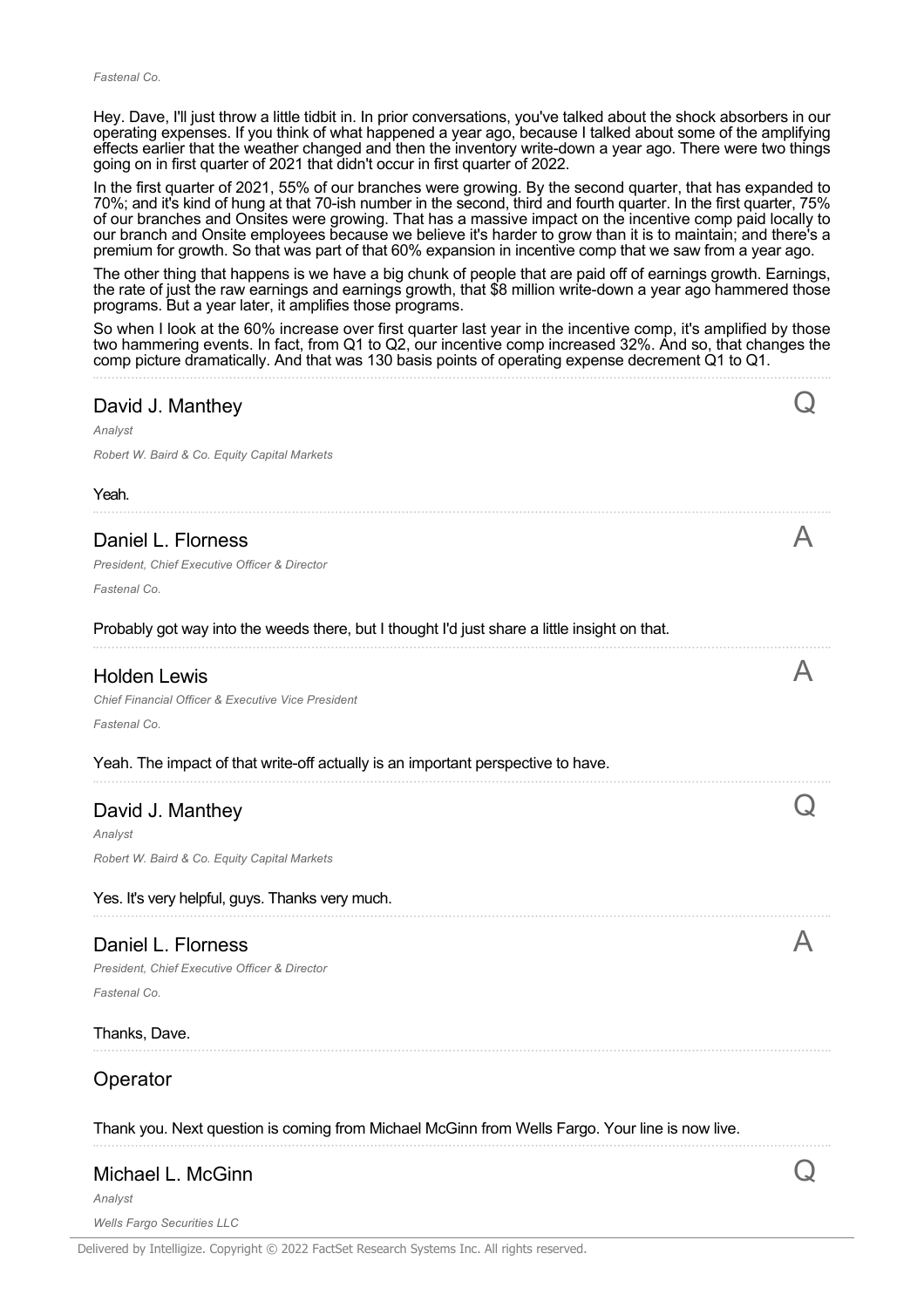|  |  | Hey. Good morning. Thanks for the time. |  |
|--|--|-----------------------------------------|--|
|--|--|-----------------------------------------|--|

| Daniel L. Florness                                                                                             |  |
|----------------------------------------------------------------------------------------------------------------|--|
| President, Chief Executive Officer & Director                                                                  |  |
| Fastenal Co.                                                                                                   |  |
| Good morning.                                                                                                  |  |
| <b>Holden Lewis</b>                                                                                            |  |
| Chief Financial Officer & Executive Vice President                                                             |  |
| Fastenal Co.                                                                                                   |  |
| Good morning.                                                                                                  |  |
| Michael L. McGinn                                                                                              |  |
| Analyst                                                                                                        |  |
| <b>Wells Fargo Securities LLC</b>                                                                              |  |
| Good morning. So, I guess, higher level, if you watch the news, a recession is imminent and it doesn't seem to |  |

be a case with almost 90% of your top 100 national accounts growing. I guess, of those top accounts, how many are growth-constrained that maybe shape your outlook for sales, given the tougher comps as we approach the back half of the year? And maybe any update on what you think your market share take rate is in an environment where fasteners are the fastest-growing category? And it's been a while since we've seen that for you on a sustained basis.

#### Daniel L. Florness

*President, Chief Executive Officer & Director*

*Fastenal Co.*

What do you mean by growth – going back to question one, what do you mean by growth constraints in our largest customers?

## Michael L. McGinn

*Analyst*

*Wells Fargo Securities LLC*

Yeah. Components where you're not necessarily playing right now and they're trying to deliver longer cycle backlog-driven product, but can't get it out the door for reasons that are beyond your control.

#### Daniel L. Florness

*President, Chief Executive Officer & Director*

*Fastenal Co.*

#### So other supply chain disruption other than what we're supplying?

## Michael L. McGinn

*Analyst Wells Fargo Securities LLC*

#### That's correct.

Holden Lewis  $\mathsf A$ 



Q

A

 $\rm{O}$ 

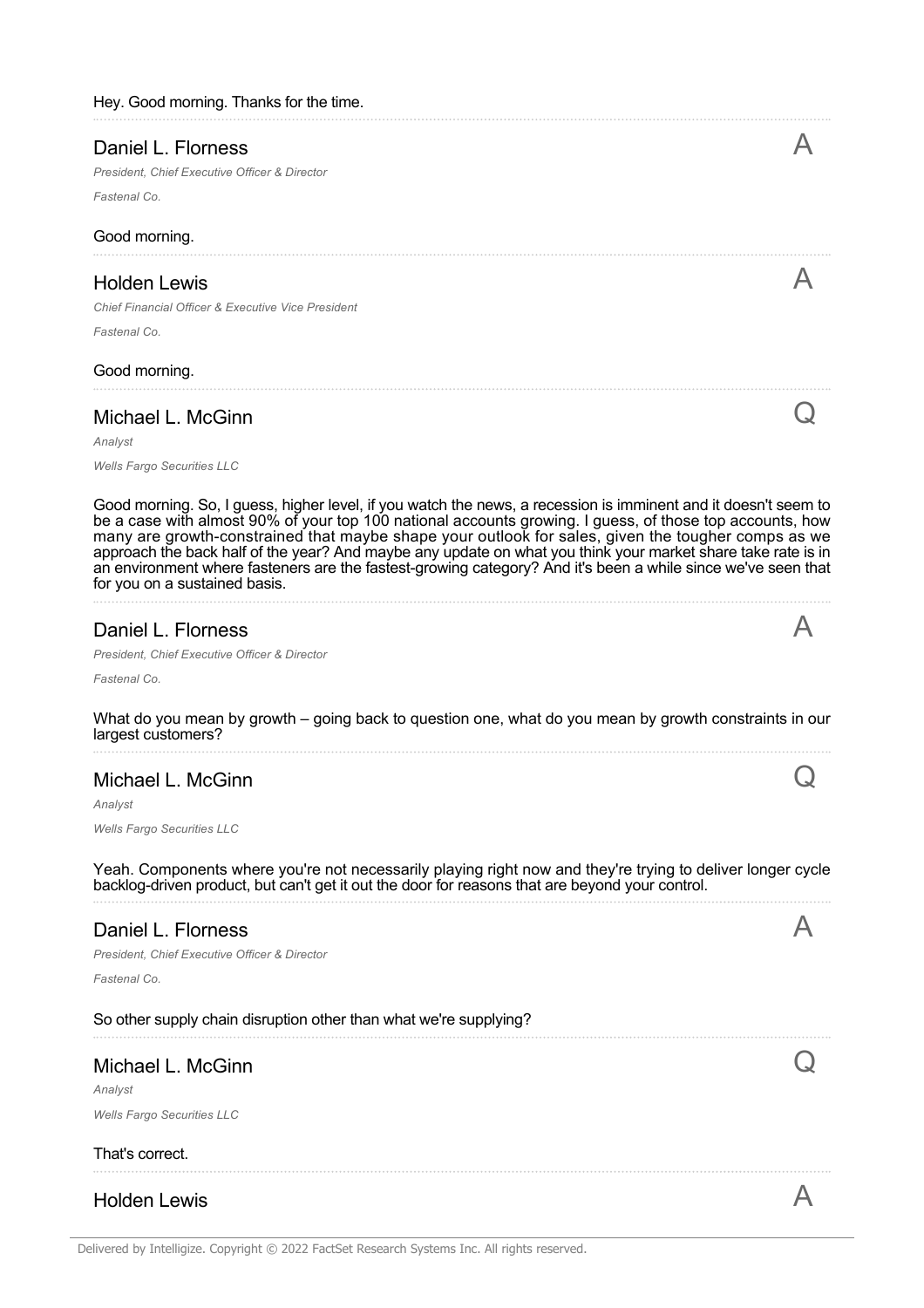*Fastenal Co.*

Okay. Got it. I'll just fall back on some of the commentary from our regional vice presidents. And I'll say that, in general, they believe that getting products is still a challenge, but easier than it was six months ago. And that's not just for our products, that's for other products within the supply chain. And so, in general, I think that our customers are figuring out how to navigate that sum.

So relative to six months ago, do I think that production rates have gotten better and the ability to navigate some of this disruption has improved? It feels that way to us just, again, based on some of that commentary. So I'm not going to tell you that there aren't issues around ships and things like that that you hear about. But I think that for the most part, our customers are more successfully navigating those issues than was the case six months ago. And so, perhaps that what you're concerned about in the marketplace probably is not as dramatic today as it was. That's all anecdotal, by the way.

## Michael L. McGinn

*Analyst*

*Wells Fargo Securities LLC*

Got it.

#### Holden Lewis

*Chief Financial Officer & Executive Vice President*

*Fastenal Co.*

#### Does that answer the question?

#### Michael L. McGinn

*Analyst*

*Wells Fargo Securities LLC*

It does, yes. So I wanted to go back to kind of gross margin. I see the strong results here, and you mentioned price/cost neutral. It just feels like during – when you're comparing that to pre-COVID levels, you should have seen some sort of national account mix erosion given your model, but that's – it seems like something more is going right here for you guys. And I'm just wondering, I think flat or slightly down was the prior framework and understanding everyone's a little gun shy to guide that line item. But I guess, what's your outlook now on the gross margin side of the equation?

#### Holden Lewis

*Chief Financial Officer & Executive Vice President*

*Fastenal Co.*

Well, a couple things to think about. One, the 46.6% in the first quarter of 2020 and the 46.6% in the first quarter of 2022 was a little bit misleading. As Dan alluded to, if you look at only January and February, because in March, the back half of March, we already started to see a lot of low-margin product getting shipped to deal with the pandemic.

If you look just at January and February of 2020 versus 2022, the gross margin in January and February 2020 was 47.1%, and in January and February of 2022 was 46.5%, right. So that decline you would have expected to see. If you take out a month that was beginning to get affected by the pandemic, you would have seen it, okay. So, that's one element.

The other thing I think you have to be a little bit careful of is there is more that drives our gross margin than just price/cost and product, customer mix, right. And I think about things like mix within mix. When we talk about product and customer mix, we're really looking at large categories against one another. But within safety, there may be a mix within mix element where we're improving our margin on the COVID product specifically. That doesn't necessarily get captured in the customer product mix between categories.

There's also things like – we've done a great job with exclusive brands over the course of the pandemic. If I look at the mix of exclusive brands in Onsites, two years ago, it was 10%. This quarter, it was 12%. Exclusive brands to vending, two years ago was 21.5%. This quarter, it's 24.5%. So, that's something which can actually mitigate the product and cost impact to some degree that has happened. And EBs are great because it's lower cost to our customers and it's a higher margin to us.



Q

 $\boldsymbol{\mathsf{A}}$ 

 ${\rm O}$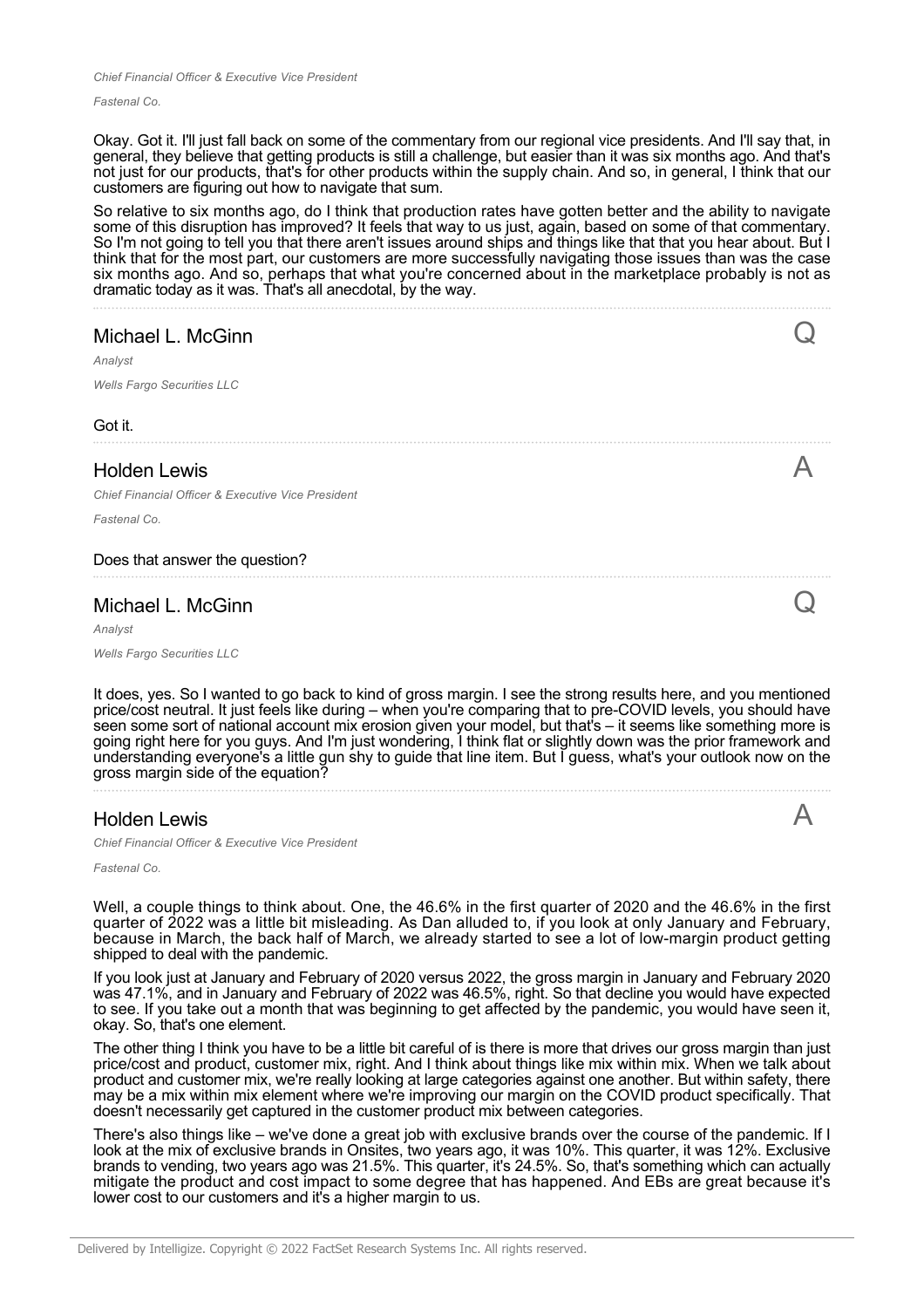And then I would also point out that you're looking over a two-year period. All through last year, we talked about organizational leverage, which wasn't a big factor in Q1, but it was a bigger factor last year, and that's related to the cycle. So, there's more than just those two pieces that affect our gross margin trend certainly over a multiyear period of time. Did that add some color to that?

Q

A

### Michael L. McGinn

*Analyst*

*Wells Fargo Securities LLC*

It did. Appreciate the time. Thank you.

## Daniel L. Florness

*President, Chief Executive Officer & Director*

*Fastenal Co.*

A couple structural changes, and Holden alluded to the EB component. And again, that's expanded nicely in our vending offering. That subset of business has expanded nicely the exclusive brand component in the last two years as well as our preferred partner component in the last two years. And some of that, we believe, is going to continue to get amplified by things like our LIFT initiative where we are picking and supporting the product needs for our vending platform out of a handful of facilities and our push to our branch to turn that on is you need to have a more standardized offering in the vending machine to make it work in that type of supply chain.

The second one is we talk about the consolidation of branch locations and what it does for occupancy. What we never talk about is the consolidation of locations and what it does for our trucking network. If I'm going out to – if it's two years ago and there's a bunch of trucks that are leaving at 8, 9, 10 o'clock at night, going out and delivering the branches throughout the night, and we're going to 1,800 locations. And two years later, we're going to 1,600 locations, but those 1,600 locations are doing more revenue than the 1,800 did two years ago. That's a more efficient network. And all those things come into play and they keep – the mix punches us in the gut and it affects our gross margin downward. And we have to keep clawing back up these little incremental gains, and we find them in places like that.

## Operator

| Thanks. Our next question today is coming from Tommy Moll from Stephens. Your line is now live. |  |
|-------------------------------------------------------------------------------------------------|--|
| <b>Tommy Moll</b><br>Analyst<br>Stephens, Inc.                                                  |  |
|                                                                                                 |  |
| Good morning, and thanks for taking my questions.                                               |  |
| Daniel L. Florness<br>President, Chief Executive Officer & Director<br>Fastenal Co.             |  |
| Good morning.                                                                                   |  |
| <b>Holden Lewis</b><br>Chief Financial Officer & Executive Vice President<br>Fastenal Co.       |  |
| Good morning.                                                                                   |  |
| <b>Tommy Moll</b><br>Analyst<br>Stephens, Inc.                                                  |  |
|                                                                                                 |  |

Delivered by Intelligize. Copyright © 2022 FactSet Research Systems Inc. All rights reserved.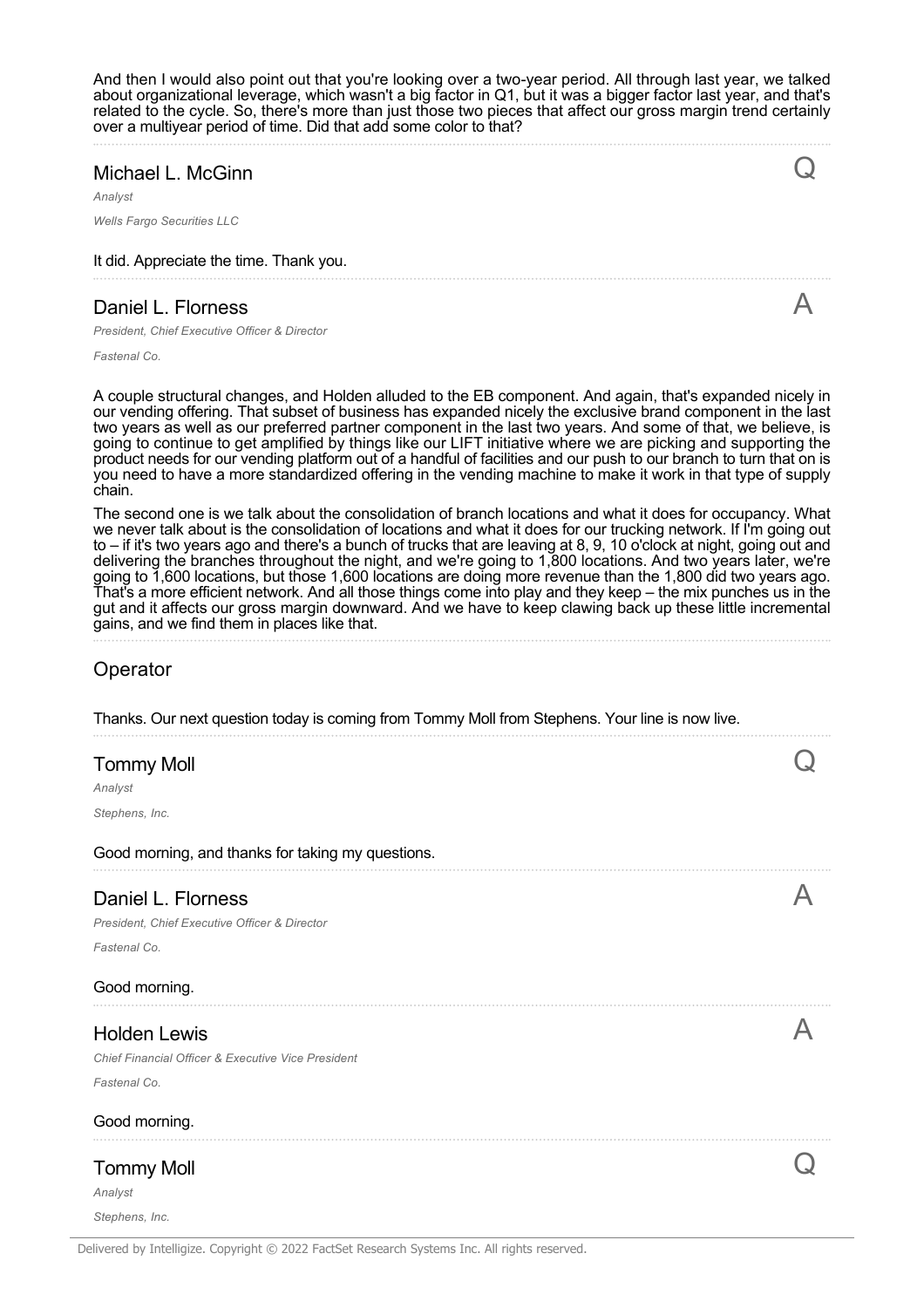Dan, I wanted to start by going back to your introductory slide. You mentioned some technologies and strategies all around efficiency, talked about restraining labor adds without hurting sales, supporting gross margin, branch consolidation, et cetera. Can you give any more context on what some of those efficiencydriven measures have been and what inning we're in in terms of the deployment there?

#### Daniel L. Florness

*President, Chief Executive Officer & Director*

*Fastenal Co.*

Okay. So, we talk a bit about the Digital Footprint. And so, within that Digital Footprint, if I went back two years ago when COVID had started, we probably had around, I don't know, 5%, 6% of our sales where we used – it's an MC device, but it was to go out and scan bins. But we didn't really use that to be more efficient upstream in how we pick the product, how we supported that. Today, that roughly 6% has expanded to about 12% of sales in the March month that's gone through what we can now call FASTStock, that's our mobile technology on a platform that we have written that interfaces directly with our point-of-sale system and of equal importance with our distribution center network.

And so, not only are we gathering using technology twice as much of our sales, but we're using that upstream, where in the past, that doubling would have been – we've been writing on yellow notepad and getting orders and pulling it in. And then those orders transmit earlier in the day. So, when they transmit earlier in the day, our distribution center can start picking that product to support them at 10 o'clock in the morning when they scan the bin, not at 4 o'clock in the afternoon when they get back to the branch and they dock their MC device and transmit all that. And it allows us to think differently about how we operate.

Same thing with our FASTBin and FASTVend platform. FASTBin is a relatively new thing, and that's where we put in an environment where you have OEM fasteners and there's a Kanban system. Somebody has to go out and get the bins. Somebody has to go out and figure out what we need for replenishment. What we do today is where we've implemented the bin technology, when that bin is empty, the person that emptied it puts the bin up above the shelf, and there's an RFID chip in it, and there's an RFID reader that's saying, hey, bin number 242 is empty, it's hungry, it needs to be fed. And that transmits right through our point-of-sale system to our distribution center.

And that's where LIFT becomes important in the future because we'll support more and more of that, especially with standard product in a highly efficient distribution model. But even if it's done locally, where it's – because it's more special for that OEM need, we're gathering the information, the need electronically when it occurs, you have fewer surprises, but you also remove the cost of that data collection. And then you can service that information for your customer much more readily and you become a better supply chain partner. And so, that as a percentage, when I start adding that up, just the FMI component has grown dramatically from two years ago, and there's no data collection effort going on.

#### Holden Lewis

A

Q

A

*Chief Financial Officer & Executive Vice President*

*Fastenal Co.*

I would probably add to that. I mean, if you see the growth in our web, for instance, right, I mean, you're having better than 50% growth at a VDI within that and that creates certain efficiencies for us when you're seeing that much growth there. The web component is also growing north of 50%, and that's allowing us to address certain types of customers in a much more efficient way for us. So I think the growth that you're seeing there also introduces some of that.

And then, some of the strategic things that we're doing, right, the LIFT is still a relatively small component, but we're getting aggressive with it and we're growing it faster and we'll continue to do so. That's going to bring efficiencies into the field in terms of how they supply the vending and, frankly, the FMI as well over time, right. And so, that's going to bring efficiencies to how we use our time. And I would say the things we've talked about with regards to our branches also is trying to bring efficiencies and focus to how we prioritize there. So, it's really a combination of the technologies Dan talked about and some of the strategies, all of which are really aimed at what we talked about earlier, which is making sure that our labor productivity goes up over time.

#### Tommy Moll

*Analyst*

*Stephens, Inc.*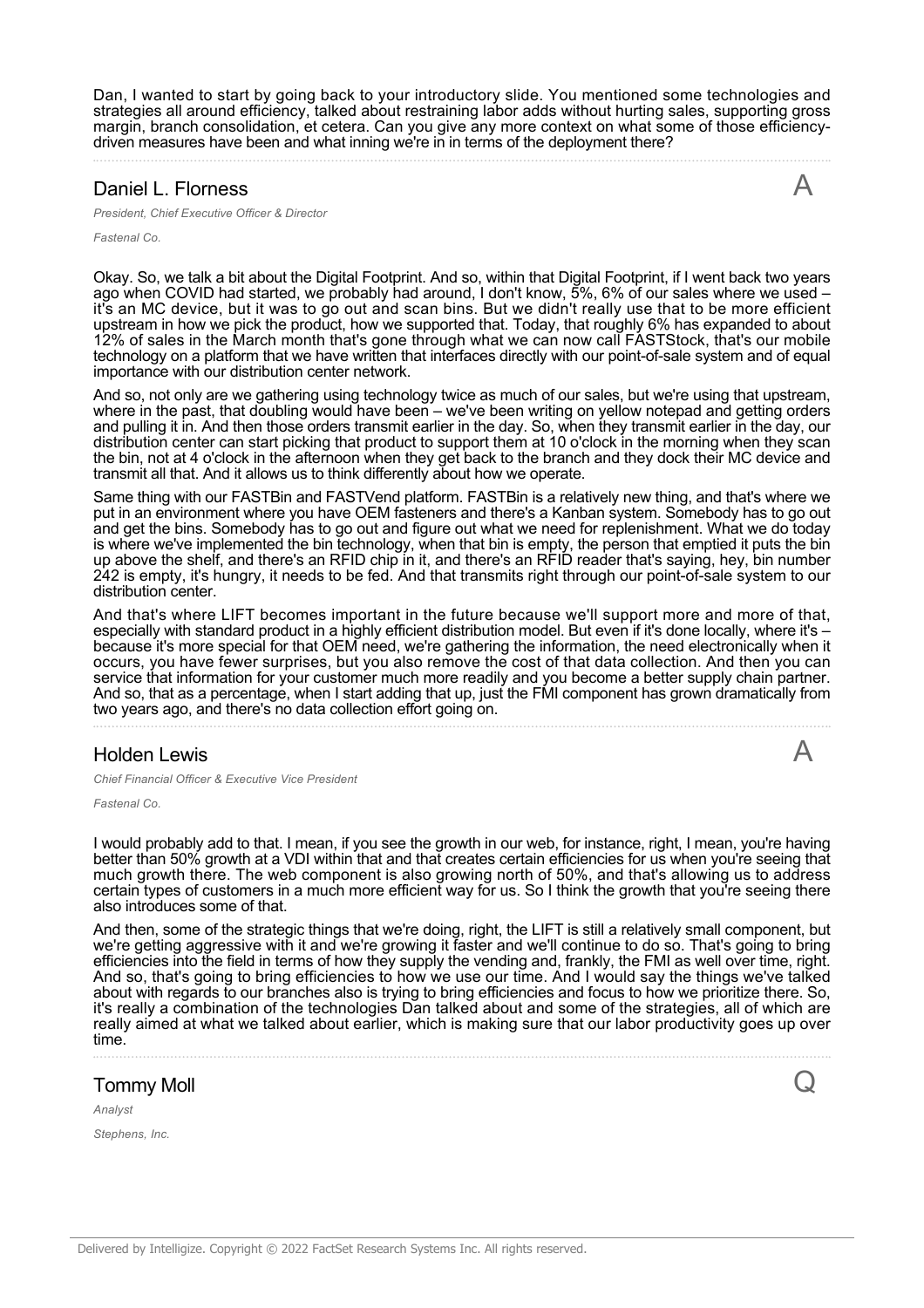Thank you, both. That's helpful. As a follow-up, I was looking through my notes from last quarter, and I think the framework that you laid out for the full year this year was gross margin maybe down as much as 50 basis points for the full year versus full year last year, but incremental margins in the 20% to 25% range. You've come out of the gate pretty strong here in the first quarter. So, really just to boil it all down. Is it fair to assume that both of those ranges that you talked about a quarter ago based on what you know now could be positively biased?

### Holden Lewis

*Chief Financial Officer & Executive Vice President*

*Fastenal Co.*

If memory serves, I think the 50 basis points might have related specifically to mix as opposed to the overall gross margin. But I think the expectation was that gross margin would sort of lean down over the course of the year. I would tend to agree with you that the first quarter was a good start to the year on gross margin. And would it surprise me if that improves the overall annual picture a little bit and pushes us closer to something that's flat for the year? Yeah, that wouldn't surprise me. And I want to give some credit because one of the reasons I think that we came out stronger this quarter really does relate to the job the field is doing on freight revenue.

Freight revenue in the first quarter is up 37%. And it was at a dollar level that we haven't seen before. And that really allowed us to narrow the losses that I otherwise expected to see. I mean, I expected the losses related to our branch freight to be about \$3.5 million higher than they turned out to be. And I think that that relates to real efforts on the part of the field and strategies that we put in place to try to improve that freight profile, and I expect it to sort of carry through for the rest of the year. So, that's probably the piece that provided more upside relative to my expectations in the first quarter. And the good news is I think that that's going to sort of carry through for the rest of the year as well.

| <b>Tommy Moll</b>                                                                                                                                                                                                                                                                                                                                      |  |
|--------------------------------------------------------------------------------------------------------------------------------------------------------------------------------------------------------------------------------------------------------------------------------------------------------------------------------------------------------|--|
| Analyst                                                                                                                                                                                                                                                                                                                                                |  |
| Stephens, Inc.                                                                                                                                                                                                                                                                                                                                         |  |
| Appreciate it. I'll turn it back.                                                                                                                                                                                                                                                                                                                      |  |
| Operator                                                                                                                                                                                                                                                                                                                                               |  |
| Thank you. Next question today is coming from Chris Dankert from Loop Capital. Your line is now live                                                                                                                                                                                                                                                   |  |
| <b>Chris Dankert</b>                                                                                                                                                                                                                                                                                                                                   |  |
| Analyst                                                                                                                                                                                                                                                                                                                                                |  |
| Loop Capital Markets LLC                                                                                                                                                                                                                                                                                                                               |  |
| Hi. Morning. Thanks for taking the questions, guys.                                                                                                                                                                                                                                                                                                    |  |
| <b>Holden Lewis</b>                                                                                                                                                                                                                                                                                                                                    |  |
| Chief Financial Officer & Executive Vice President                                                                                                                                                                                                                                                                                                     |  |
| Fastenal Co.                                                                                                                                                                                                                                                                                                                                           |  |
| Good morning.                                                                                                                                                                                                                                                                                                                                          |  |
| <b>Chris Dankert</b>                                                                                                                                                                                                                                                                                                                                   |  |
| Analyst                                                                                                                                                                                                                                                                                                                                                |  |
| Loop Capital Markets LLC                                                                                                                                                                                                                                                                                                                               |  |
| I guess, first off, and I know this question is going to be very difficult to parse so I appreciate that upfront. But I<br>guess, looking at the fastener growth, I mean, it's pretty staggering. Is there any way to parse on a relative<br>basis how much pricing versus restocking versus core demand is contributing there? I'm not looking for an |  |

exact number, but just can you give us a flavor for how those kind of three pieces might be contributing?

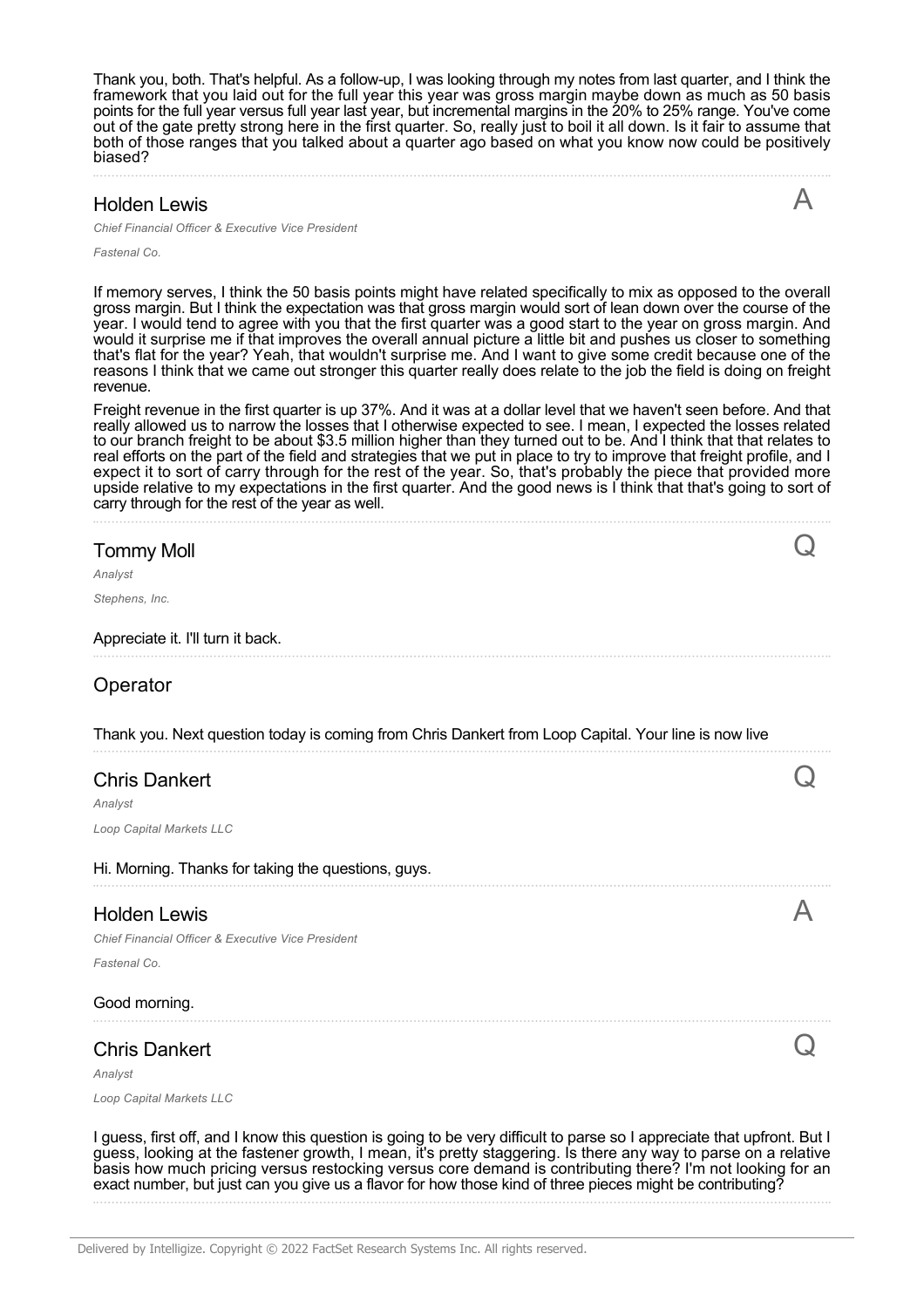### Holden Lewis

*Chief Financial Officer & Executive Vice President*

*Fastenal Co.*

Yeah. And actually, if I could just add one more thing to my prior question, I won't count it against you. I want to make sure that when I think about gross margin being flattish or in that ballpark for the year, make sure you're including the write-down from last year because I'm comparing against that number including that number, just so we're all on the same bases.

To your question about fastener margin, we haven't necessarily broken it out by product line in that fashion. What I would tell you is the inflation that exists in fasteners is probably twice or more that of what we're seeing in the non-fastener lines. And even though we might be a touch below neutral on the fastener line from a price/cost standpoint, in order to achieve that, it's fair to assume that the pricing component would be greater for fasteners than it is for the non-fastener piece. And so, I think there's probably a bit more balance between product and price as it relates to the fastener side of the ledger.

Chris Dankert

*Analyst*

*Loop Capital Markets LLC*

Got it. That's really helpful. Thanks so much on that. And, I guess, kind of bigger picture zooming out a bit. As kind of supply chain start to normalize slowly here, how do we think about how some of these competitive dynamics shift, which certainly have been taking share by just having inventory availability, what changes on that front? And then, I guess, how do we think about your inventory levels versus customer inventory levels? So just any kind of big picture, how do we think about Fastenal in the context of a normalizing supply chain here?

#### Daniel L. Florness

*President, Chief Executive Officer & Director*

#### *Fastenal Co.*

I don't know if we know the answer to that on the competitive shift, Chris. The reality of it is we've performed well in the last two years because we figured out how to find product and we figured out how to get product. And sometimes that meant spending money. That was painful for us. We're a pretty frugal organization. And sometimes that meant spending money to move stuff that was kind of expensive in our way of thinking. And, heck, even today, the cost of taking a container across the ocean is ridiculous. But that doesn't change that. It is what it is.

But I think the memories – memories sometimes are short; painful memories often aren't. And a lot of businesses that went through a really ugly period and they found a friend in Fastenal. I think they remember that because, again, that's a painful memory. Holden has talked about, on prior calls, the number of customers that didn't buy from us before COVID that discovered who Fastenal was because of a pain point they had during COVID. And a lot of that is government and healthcare-centered organizations, but it's a lot of other businesses too.

But that's a \$50 million a quarter business for us now. It's a \$200 million business within Fastenal that didn't exist two years ago. And I don't think supply chain becoming a little bit less chaotic hurts that business. I think that's a customer segment and that as is realized what a lot of our traditional industrial construction customers have realized for years that Fastenal does a pretty nice job supporting their supply chain needs.

#### Holden Lewis

*Chief Financial Officer & Executive Vice President*

*Fastenal Co.*

The other thing I might add to that is we've also talked in prior quarters about how we tend to get sort of obsessive about growth drivers Onsite. If those aren't going well, what's that mean for market share, et cetera? And what we've commented before is we meet the customer where they're at. And for the last couple years, our Onsite signings have been relatively low, but we've been able to gain share through other means because customers are asking us for different things.

I think we should all be encouraged by the fact that as the environment does perhaps become a little less chaotic and, therefore, a little easier for everyone to navigate and maybe that changes the dynamics a little bit, by the same token, we just signed a record number of Onsites. And so, if one element begins to normalize, I think that we're going to have, coming up from behind, those Onsites growing in the mix at a faster rate driving market share from our more traditional growth drivers at the same time. So one might normalize a bit, but I think the other one comes up.

Q

A

A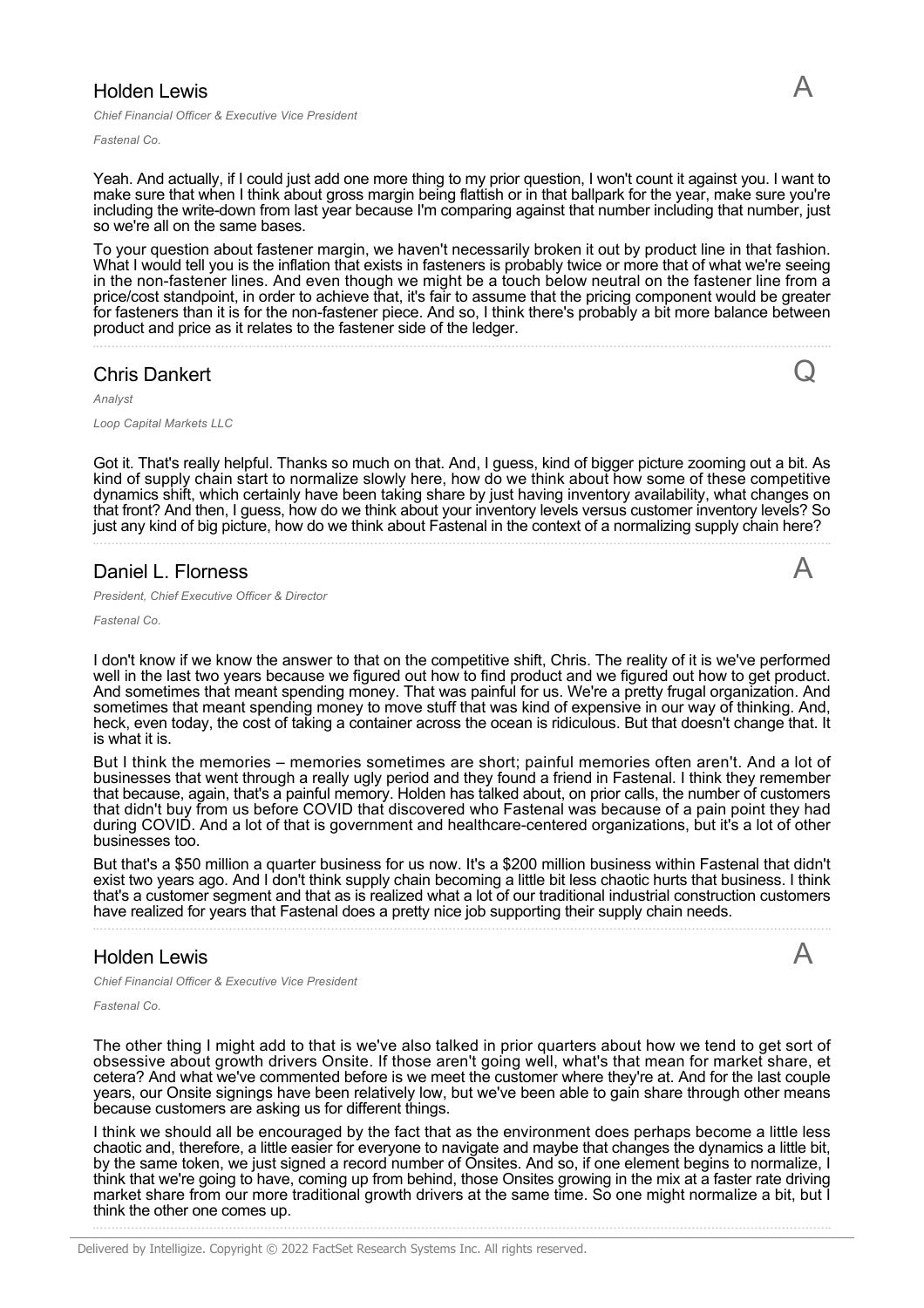| <b>Chris Dankert</b><br>Analyst                                                                                                                                                                                                                                                   |  |
|-----------------------------------------------------------------------------------------------------------------------------------------------------------------------------------------------------------------------------------------------------------------------------------|--|
| Loop Capital Markets LLC                                                                                                                                                                                                                                                          |  |
| That's really, really excellent color. Thank you, both. And again, congrats on the quarter here.                                                                                                                                                                                  |  |
| <b>Holden Lewis</b><br><b>Chief Financial Officer &amp; Executive Vice President</b><br>Fastenal Co.                                                                                                                                                                              |  |
| Thank you.                                                                                                                                                                                                                                                                        |  |
| Daniel L. Florness<br>President, Chief Executive Officer & Director<br>Fastenal Co.                                                                                                                                                                                               |  |
| Thanks.                                                                                                                                                                                                                                                                           |  |
| Operator                                                                                                                                                                                                                                                                          |  |
| Thank you. Our next question is coming from Jake Levinson from Melius Research. Your line is now live.                                                                                                                                                                            |  |
| <b>Jake Levinson</b><br>Analyst                                                                                                                                                                                                                                                   |  |
| <b>Melius Research LLC</b>                                                                                                                                                                                                                                                        |  |
| Good morning, everyone.                                                                                                                                                                                                                                                           |  |
| Daniel L. Florness<br>President, Chief Executive Officer & Director<br>Fastenal Co.                                                                                                                                                                                               |  |
| Good morning.                                                                                                                                                                                                                                                                     |  |
| <b>Jake Levinson</b><br>Analyst                                                                                                                                                                                                                                                   |  |
| <b>Melius Research LLC</b>                                                                                                                                                                                                                                                        |  |
| Morning. It certainly sounds like most of your end markets are firing on all cylinders here. But any particular<br>positive or negative surprises you guys saw in the quarter, as you look across the different verticals? Or just<br>curious what you're hearing from the field? |  |
| <b>Holden Lewis</b>                                                                                                                                                                                                                                                               |  |
| <b>Chief Financial Officer &amp; Executive Vice President</b>                                                                                                                                                                                                                     |  |
| Fastenal Co.                                                                                                                                                                                                                                                                      |  |
| Not really. When 92% of your top 100 are growing, there's not many that's not. Even areas, I would say, like oil<br>that have heap a little bit cludgich thou're                                                                                                                  |  |

and gas and areas that have been a little bit sluggish, they're not necessarily where everything else is, but they're doing better. But I think the marketplace is pretty uniformly strong, Jake. It's hard for me to define many areas of significant weakness. And again, we don't have a lot of visibility into the future, but the field still remains pretty optimistic about how things are playing out.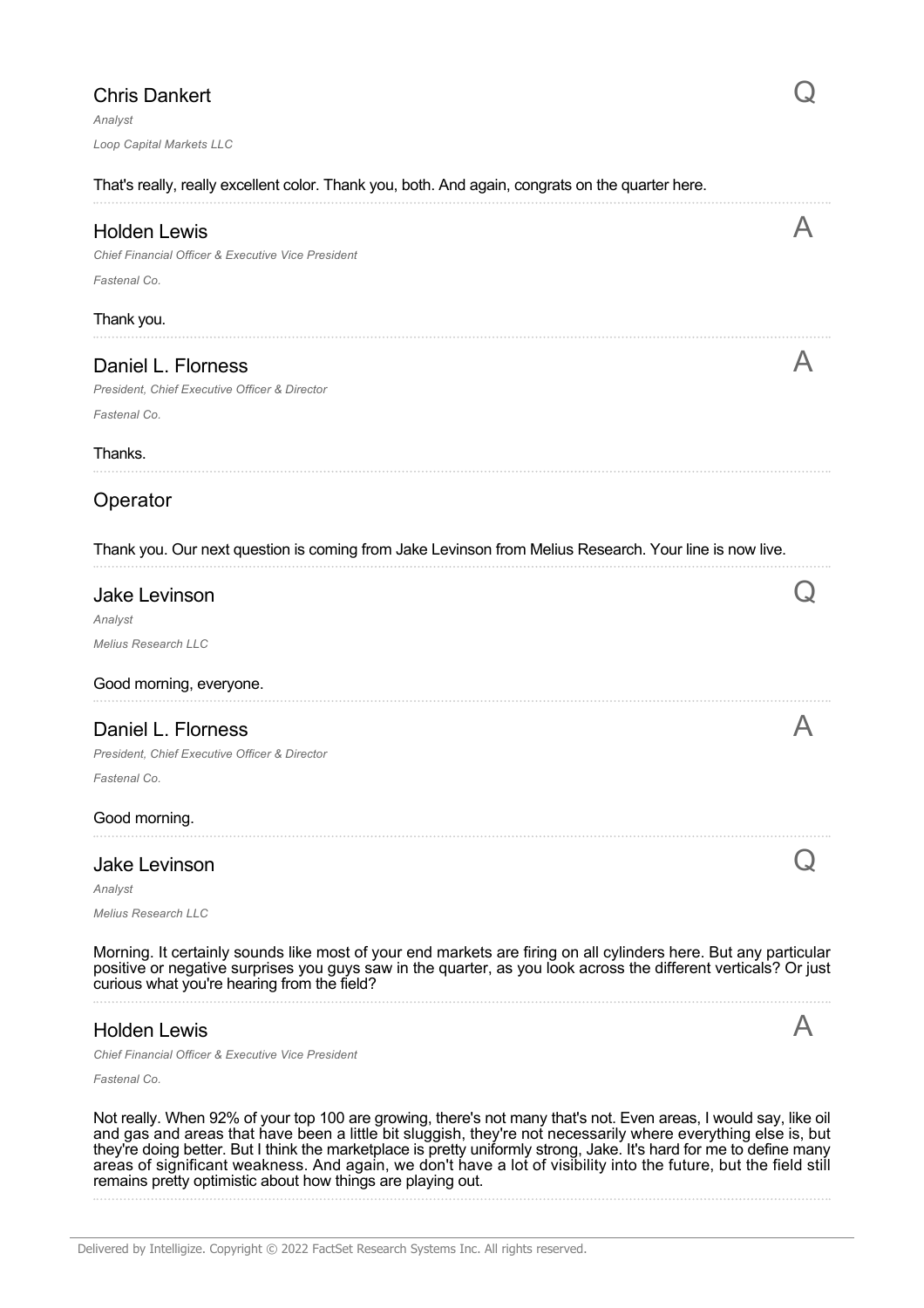## Daniel L. Florness

*President, Chief Executive Officer & Director*

*Fastenal Co.*

The only thing I'd add to that is, Europe is a relatively small piece of our business. The last few years, that business has been on fire; I mean, growing 40%, 50%, 55%. And right now that business is growing in single digits because we have customers that are either impacted because of what's going on in Ukraine or they're impacted by – might be supply chain disruption, but it's probably linked to what's going on in Ukraine. And so, that's impacted our business there.

Just each week, I have about a half dozen conversations with district leaders within Fastenal, where they talk about their business. And in the last week, I had a couple of conversations with folks down in the Carolinas. And one of them had a customer that supplies a product that goes into packaging for medical products, where one of their larger customers is in Russia. And that business is in a standstill right now. And so, I've heard – but that's really small anecdotes in the scheme of the business. Your comment about generally a robust environment is spot on.

#### Jake Levinson

*Analyst*

*Melius Research LLC*

That's great color. I appreciate it. That's all from me today. I'll pass it on. Thank you.

#### Holden Lewis

*Chief Financial Officer & Executive Vice President*

*Fastenal Co.*

#### Thanks.

**Operator** 

Thank you. Our next question today is coming from Ken Newman from KeyBanc Capital Markets. Your line is now live.

#### Ken H. Newman

*Analyst KeyBanc Capital Markets*

|  | Hey. Good morning, guys. Thanks for taking the question. |
|--|----------------------------------------------------------|
|--|----------------------------------------------------------|

#### Holden Lewis

*Chief Financial Officer & Executive Vice President*

*Fastenal Co.*

#### Good morning.

## Daniel L. Florness

*President, Chief Executive Officer & Director Fastenal Co.*

#### Good morning.

#### Ken H. Newman

*Analyst*

*KeyBanc Capital Markets*

Delivered by Intelligize. Copyright © 2022 FactSet Research Systems Inc. All rights reserved.

Q

A

Q

A

A

 $\mathsf{C}$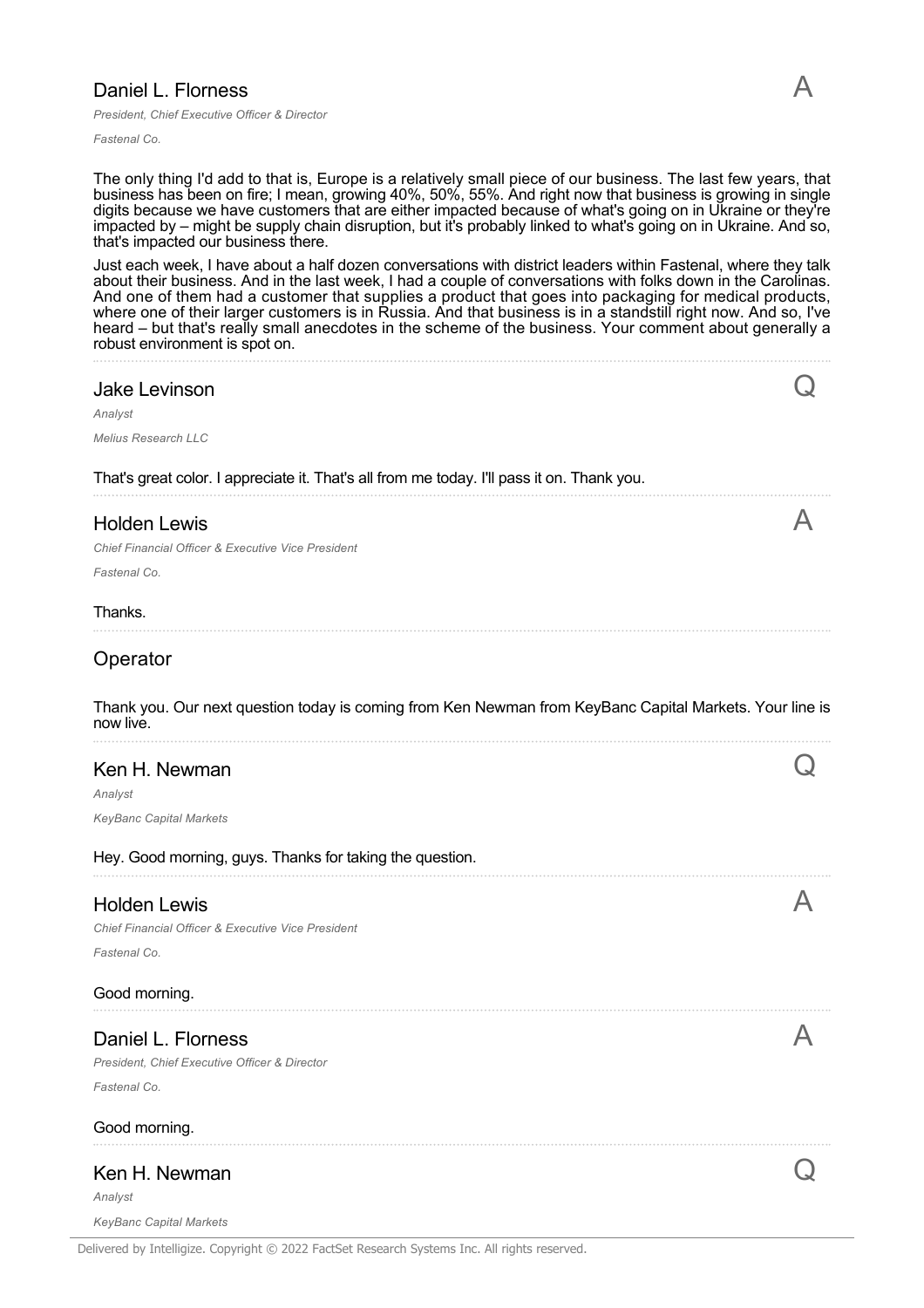I just wanted to clarify the operating leverage comments you made earlier in the call, and sorry if I missed it. But I mean, just given your comments on potentially flat gross margins inclusive of the mask write-down for the year, like, Holden, you were talking about expectations for better SG&A leverage through the remainder of the year. Should I just take all of that to mean that you expect incrementals could stay in this mid-20% range or higher for the remainder of the year?

#### Holden Lewis

*Chief Financial Officer & Executive Vice President*

*Fastenal Co.*

Our goal has always been to achieve a 20% to 25% and to expand our margin a little bit from where we are, and that remains our goal. I'll let you model it however you model it based on what you've heard so far. I think we've given you enough to play with. But we feel good about how the business is performing today. And we'll see how the macro environment plays out the rest of the year, but we feel pretty good about how things are playing out.

#### Ken H. Newman

*Analyst*

*KeyBanc Capital Markets*

Understood. And then, for my follow-up, obviously, I think COVID is unfortunately a normal part of the operating environment now. But I'm curious if you could just talk through any of the impacts that you may or may not be seeing from the recent lockdowns in China. Particularly, I'm just curious about your ability to secure inventory or your outlook on the margin progression for the rest of the year as it relates to your suppliers within Asia.

#### Daniel L. Florness

*President, Chief Executive Officer & Director*

*Fastenal Co.*

Well, first off, so on the call this morning, one thing I didn't touch on, I did touch on the fact that our leaders in both our sourcing operation and our sales operations in China, they're based in Shanghai and, obviously, they're experiencing a pretty ugly lockdown right now. And I first let them know that we are here to support and really impressed with what you're doing locally. Our team has become – especially the sourcing side of it, but both sides have become quite agile of operating in a remote fashion.

Fortunately, there was enough warning that they were able to set up that ability to do that again. And I feel better about it. The fact that we have more inventory on the shelf right now because there will be disruptions from this. There's no question. We're not immune to that and nor is anybody else. But sometimes the old adage possession is nine-tenths of the law, the fact that we have inventory on the shelf or inbound at a pretty high level, even though Holden doesn't like the cash flow impact of that, he does like the fact that they're to support our business. But we have a sizable presence in Shanghai and we're worried about our team.

Holden Lewis

*Chief Financial Officer & Executive Vice President*

*Fastenal Co.*

And when we talked about the supply chain being fairly predictable at this point, there are components to that. What I will say is you are seeing – the time it takes to get product from a port in China through to our hubs has actually begun to shorten. However, the time that it takes to sort of put in a PO with a manufacturer overseas and then get it to the port, that actually has begun to lengthen. And I suspect that's a little bit of what you're seeing the impact of COVID over there. So, there's a little bit of a difference there. But as Dan indicated, I think the fact that we've been purchasing and floating over so much product over the past six, nine months and that's now really beginning to hit the hubs nicely, that's going to provide us a fairly decent runway of insulation from some of that.

#### Ken H. Newman

*Analyst*

*KeyBanc Capital Markets*

#### Got it. That's helpful. Thanks.



A

A

Q

A